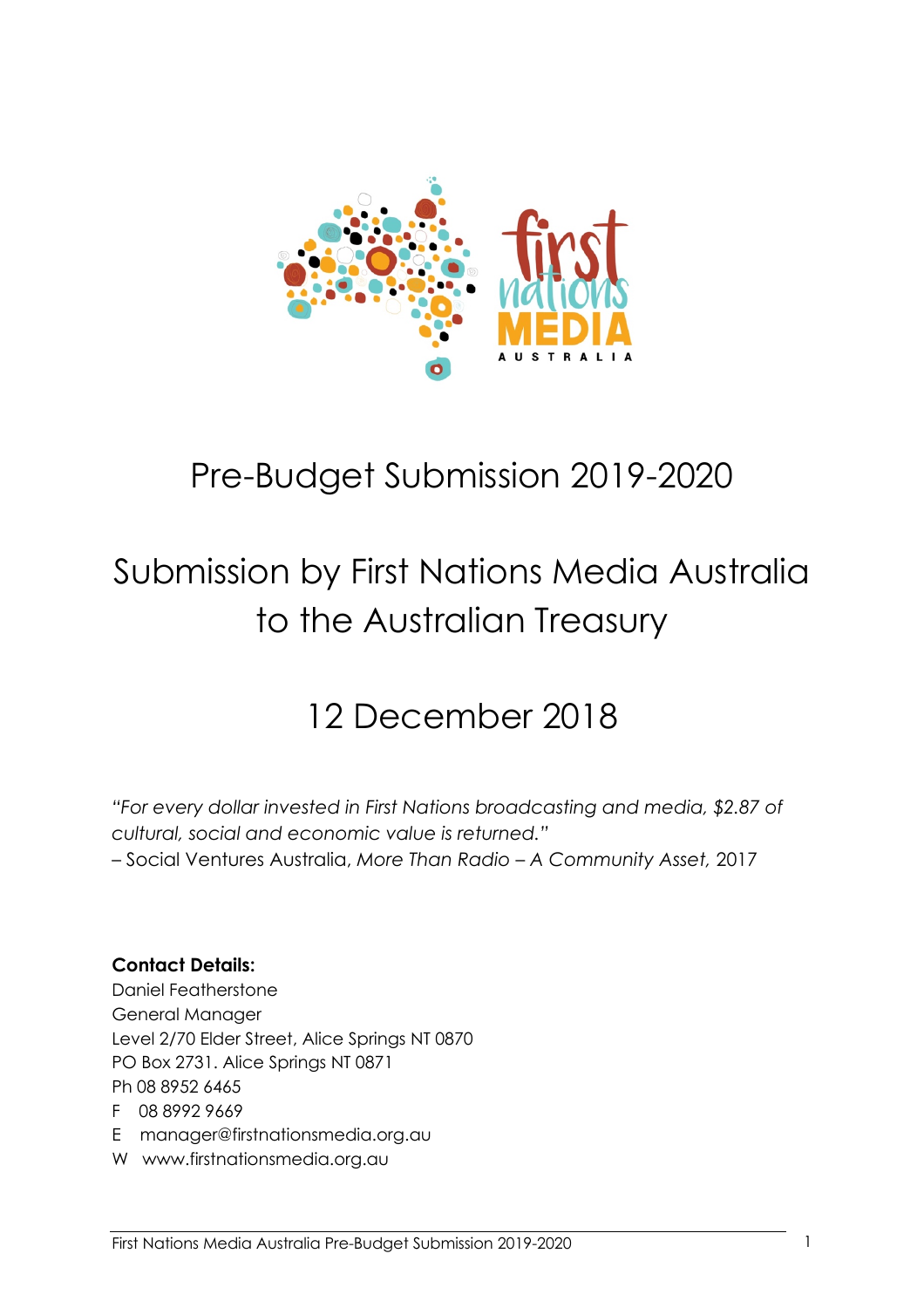## Table of Contents

| 1.                                                                            |  |
|-------------------------------------------------------------------------------|--|
| 2.                                                                            |  |
| 3.                                                                            |  |
| 4.                                                                            |  |
| 5.                                                                            |  |
| 6.                                                                            |  |
| Primary channel for government messaging to First Nations audiences  16<br>7. |  |
| 8.                                                                            |  |
| 9.                                                                            |  |
|                                                                               |  |

## Introduction

### About First Nations Media Australia

First Nations Media Australia is the peak body for Indigenous media and First Nations Media Australia is the peak body for Indigenous media and communications. It was founded in 2001 as the peak body for remote Indigenous media and communications. In late 2016 it transitioned to the national peak body for First Nations broadcasting, media and communications.

Up to 105 Remote Indigenous Broadcasting Services (RIBS), 33 additional licensed retransmission sites across Australia, 8 Remote Indigenous Media Organisations (RIMOs) and 28 urban and regional First Nations radio services are eligible for representation by First Nations Media Australia.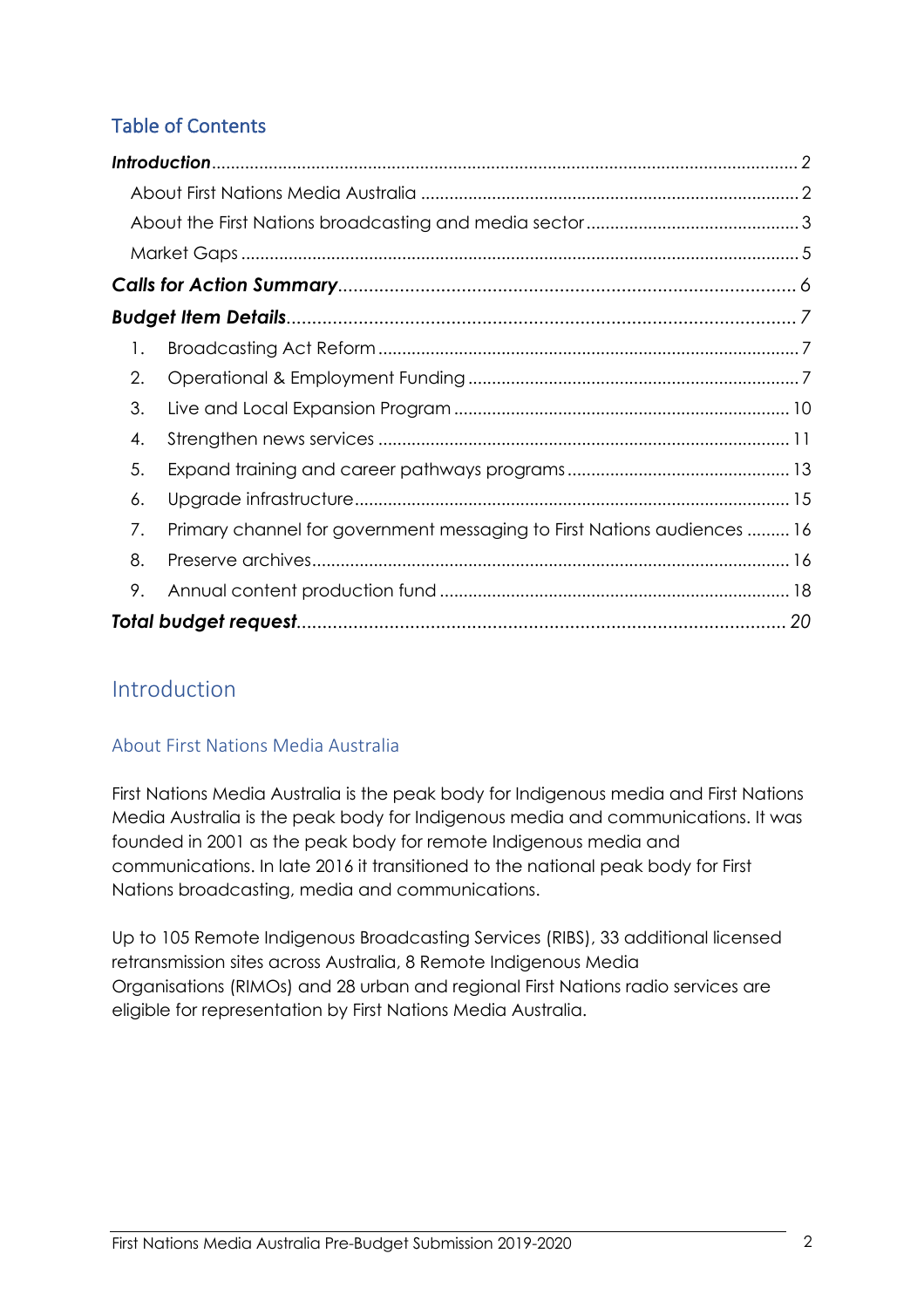### About the First Nations broadcasting and media sector

### **Summary of First Nations broadcasting and media sector scope:**

- **Radio**: Live shows, plus interviews, radio documentaries, news, emergency information, community events, government and other messaging within community broadcasting guidelines.
- **Video & film production**: Production of culture and language-based content for broadcast & online distribution.
- **TV**: National (NITV) and regional (ICTV) TV services; local TV services (Goolarri TV at Broome, Larrakia TV at Darwin).
- **News production**: National, regional and local news and current affairs services for broadcast, as well as print and online news media.

The sector comprises:

- § Radio services able to reach around 320,000 First Nations people, including around 100,000 very hard to reach people in remote Indigenous communities, or approximately 47% of the First Nations population.
- § A wide range of First Nations news and current affairs services including:
	- o National Indigenous Radio Service (NIRS) and its National Indigenous News and Weekly News-in-Review
	- o Central Australian Aboriginal Media Association's news service, including its Strong Voices program
	- o Koori Radio's news and current affairs programming
	- o NITV News and Living Black
	- o Print media including Koori Mail, National Indigenous Times, Land Rights News
- § A regional satellite TV service reaching 240,000 remote households and a free to air national TV service.
- § Over 230 radio broadcast sites coordinated by 35 licensed, communityowned, not-for-profit organisations.
- § A strong web presence with First Nations broadcasters active on social media. Plus indigiTUBE, a dedicated online platform showcasing aggregated content complimented by an app, each of which streams 20 radio services.

First Nations broadcasters are not-for-profit community organisations providing a primary and essential service to their communities. They reach nearly 50% of the Australian Aboriginal and Torres Strait Islander population, but are prevented from providing a primary radio service to all Aboriginal and Torres Strait Islander peoples due to a lack of funding. The First Nations broadcasting sector delivers programming in over 20 languages nationally, including the first language of many people in remote communities. The sector reaches significant audience share with 91% of people in remote Indigenous communities being regular listeners to radio services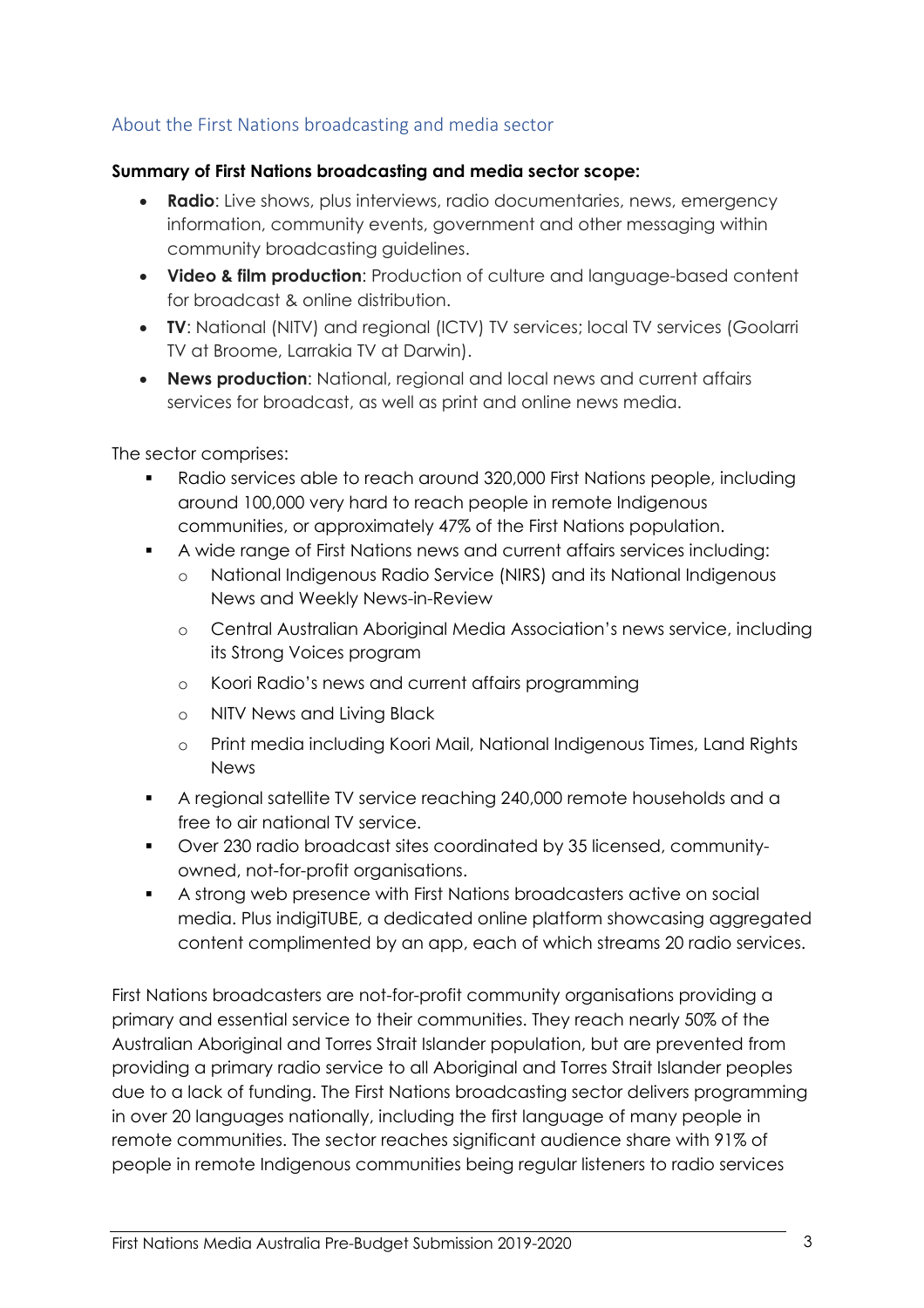and watching ICTV at least once per month. <sup>1</sup> In the remote context, it is the most reliable and ubiquitous radio and media service available to audiences.

The sector is based in local communities and employs local people as broadcasters and media producers. It is a local and trusted voice, attracting listeners who want to hear about their own communities, in their own language, sharing positive Indigenous stories. <sup>2</sup> A recent social return on investment study conducted by Social Ventures Australia found that strengthening First Nations broadcasting strengthens community through communication, culture and employment. For this reason, First Nations broadcasting returns an average \$2.87 for every \$1 invested, with many organisations returning a rate much higher than this nearly 3:1 average ratio.3

The Social Ventures Australia's report, *More Than Radio – A Community Asset* was commissioned by the Department of Prime Minister & Cabinet and produced six key findings:

- 1. Indigenous Broadcasting Services provide much more than radio they are community assets that contribute to strengthening culture, community development and the local economy.
- 2. The outcomes achieved by Indigenous Broadcasting Services appear consistent by the activities they undertake are varied.
- 3. The activities Indigenous Broadcasting Services undertake are tailored to the specific needs of the community which helps build trust amongst the community.
- 4. Indigenous Broadcasting Services are achieving a range of social returns on investment, heavily informed by their context, and value flows to a variety of stakeholder groups.
- 5. Indigenous Broadcasting Services are contributing towards more of the Government's priorities than is currently realized.
- 6. Indigenous Broadcasting Services can leverage government funds to generate additional revenue – and greater impact – but only if they have sufficient resourcing available.

This budget submission seeks funds to grow our sector's capacity to serve our audiences, grow our audiences, deliver excellent social return on investment outcomes and increase financial sustainability.

 $\overline{a}$ 

<sup>1</sup> McNair yellowSquares, *Indigenous Communications and Media Survey,* 2016,

https://www.firstnationsmedia.org.au/projects/indigenous-communications-and-media-survey-2016 <sup>2</sup> ibid.

<sup>3</sup> Social Ventures Australia, *More Than Radio – a community asset: Social Return on Investment Analyses of Indigenous Broadcasting Services*, 2017, https://firstnationsmedia.org.au/sites/default/files/files/ibssroi-report\_0.pdf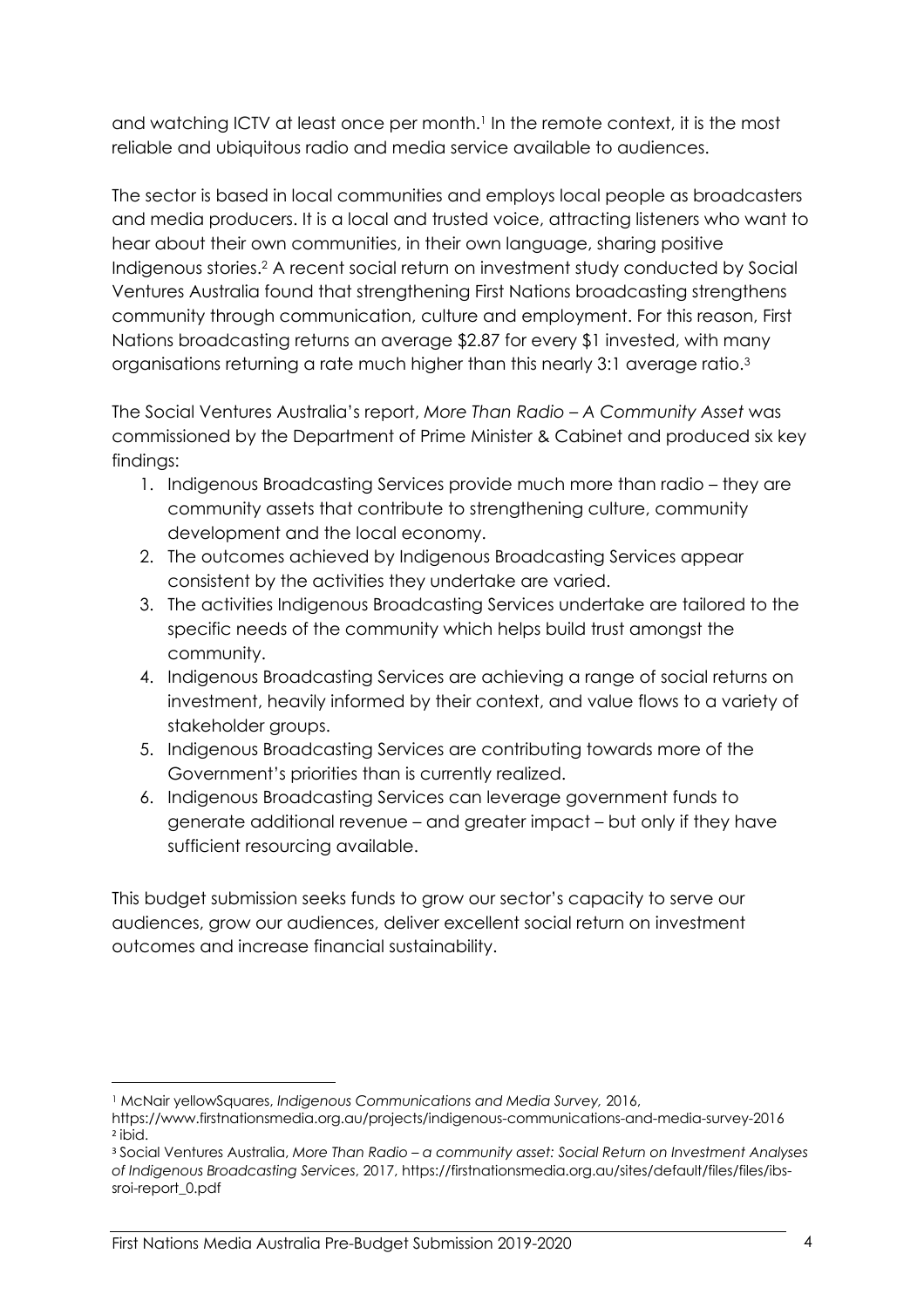### Market Gaps

First Nations media organisations address the following market gaps:

- Providing essential information to many remote communities not serviced by any other form of media. This includes the dissemination of vital emergency, health and government information.
- Reporting of issues and stories from a First Nations, community-controlled perspective. This is not adequately addressed in any other media channel.
- High levels of audience engagement. First Nations broadcasting creates a two-way dialogue described by some listeners as being "like a town meeting" where First Nations audiences feel comfortable to interact in a space curated by presenters they identify with. This role is likely to be increasingly important in the context of national Constitutional Reform discussions.
- Providing information in Indigenous languages not available through any other media channel.
- Connecting non-Indigenous communities with Aboriginal and Torres Strait Islander people and culture, developing greater understanding and building stronger relationships.
- Providing meaningful employment opportunities in urban, regional and remote locations.

### Multiple platforms, multiple languages

- The First Nations broadcasting sector delivers programming in over 20 languages nationally.
- Platforms and program activities include radio through sponsorship/advertising announcements, print materials, social media content, music production and content, video and TV, and facilitation of community events.

### Local and trusted

- The sector is based in local communities and employs local people as broadcasters and media producers.
- The sector is highly trusted by local communities as evidenced in the 2017 Social Return on Investment analysis of First Nations broadcasters.
- First Nations radio services have high take-up by Aboriginal and Torres Strait Islander audiences with 80% of people in remote Indigenous communities being regular listeners.

| 91%                                                                                                                                                   | 80%                                                                                                                                        | 91%                                                                                                              | Remote<br><b>Aboriginal and Torres</b>                                                                  |
|-------------------------------------------------------------------------------------------------------------------------------------------------------|--------------------------------------------------------------------------------------------------------------------------------------------|------------------------------------------------------------------------------------------------------------------|---------------------------------------------------------------------------------------------------------|
| of Aboriginal<br>and Torres Strait<br><b>Islander remote</b><br>community<br>members listen to<br>remote Indigenous<br>radio at least<br>once a month | of Aboriginal and<br><b>Torres Strait Islander</b><br>remote community<br>members are weekly<br>listeners of<br>remote Indigenous<br>radio | of Aboriginal and<br><b>Torres Strait Islander</b><br>remote community<br>members are regular<br>viewers of ICTV | <b>Strait Islander</b><br>radio is the<br>preferred source for<br>news and<br>Government<br>information |

(From 2016 Indigenous Media and Communications Survey)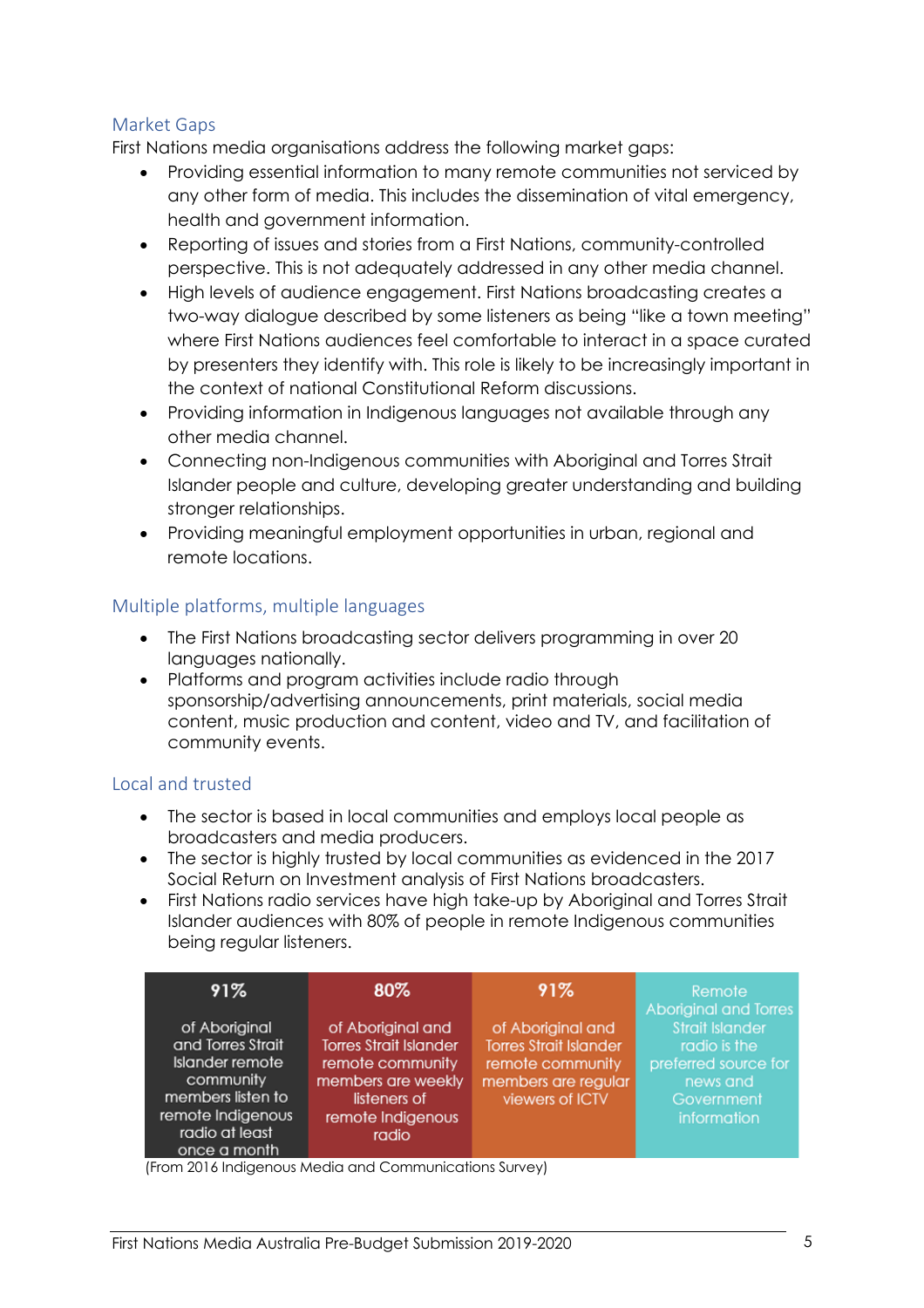# Calls for Action Summary

On behalf of the First Nations media sector, First Nations Media Australia is calling on the Australian Government to undertake nine actions that will allow the sector to better meet our objectives to:

- 1. Increase jobs and skills
- 2. Improve the capacity and sustainability of our industry
- 3. Enhance social inclusion

 $\mathsf{r}$ 

4. Preserve culture and language.

Some of the actions require a budget allocation for implementation, others do not, as summarised below:

|   | <b>Broadcasting Act reform</b>               | <b>Budget neutral</b>      |
|---|----------------------------------------------|----------------------------|
| 2 | Operational and employment funding           | \$9m per annum (additional |
|   |                                              | to current \$21m)          |
| 3 | Live and local expansion program             | \$3m per annum             |
| 4 | Strengthen news services                     | \$1m per annum             |
| 5 | Expand training and career pathways programs | \$5m per annum             |
| 6 | Upgrade infrastructure                       | \$2m per annum             |
| 7 | Primary channel for government messaging to  | <b>Budget neutral</b>      |
|   | <b>First Nations audiences</b>               |                            |
| 8 | Preserve archives                            | \$2m per annum for 5 years |
| 9 | Annual content production fund               | \$2m per annum             |
|   |                                              |                            |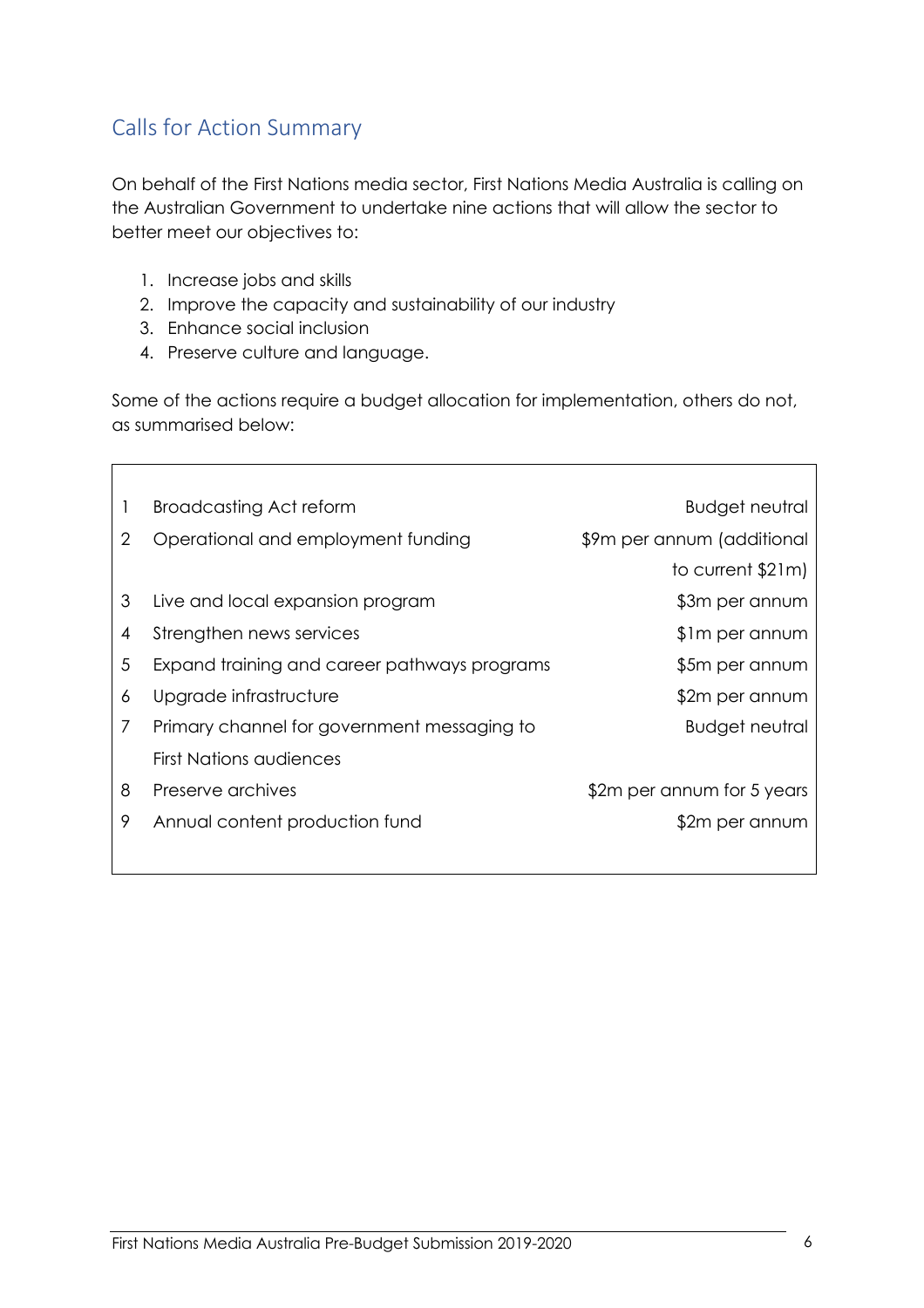## Budget Item Details

### 1. Broadcasting Act Reform

We are seeking recognition of First Nations broadcasting as a separate licence category under the Broadcasting Services Act 1992 (BSA) to increase professionalism and income generation potential. We are currently in discussion with the Department of Communications and the Arts to move this forward. This action requires amendments to legislation and does not have an associated budget requirement.

### **Budget request:**  $$0$

### 2. Operational & Employment Funding

Operational funding is currently provided to First Nations media organisations through the Indigenous Advancement Strategy (IAS). The funding level for operations has remained virtually unchanged at \$15million per annum since 1996 to spite numerous reviews (*Digital Dreaming Report, 1999; Review of Australian Government Investment in the Indigenous Broadcasting and Media Sector, 2010; More Than Radio – A Community Asset, 2017)* encouraging the Government to increase this base level of funds. One review, conducted by the then Department of Communications, Information Technology and the Arts, acknowledged the static funding level as problematic, but rather than increasing the level of funding instead recommended reducing services, resulting in the discontinuation of funding for television and other media forms in 2006.4 Responsibility for all video related costs was diverted to the Indigenous Broadcasting Program and used to support the establishment of NITV. However, audience demand for remote televisions and online services in the current convergent era has seen media organisations continue to generate content with skeleton funding and significantly constrained capacity.

Demand for the \$15million of funding provided annually has increased significantly with significant increases to the number of services broadcasting. There is greater reliance on First Nations media as the primary source of emergency and Government information, particularly in remote areas as commercial and ABC services withdraw operations from regional and remote locations.

Over the past decade alone, the lack of CPI increase has meant a loss of around \$3.6million to the sector in real terms as the cost of power, equipment, wages, copyright licence fees and other operational expenses has increased. For example, the operating costs of transmission sites (electricity and lease expenses) increased 49.6 per cent between 2011-12 and 2015-16 across the community broadcasting sector. <sup>5</sup> Stagnant funding has increased pressure on reserves, resources and personnel, limiting the capacity of First Nations media organisations to absorb income shocks, or address arising opportunities. With a lack of cash reserves, First

 <sup>4</sup> Commonwealth of Australia, *Report on the Review of the Indigenous Broadcasting Program,*  Department of Communications, Information Technology and the Arts, May 2007 <sup>5</sup> Survey Matters, *Financial Health of Community Radio Survey,* Community Broadcasting Association of Australia, October 2017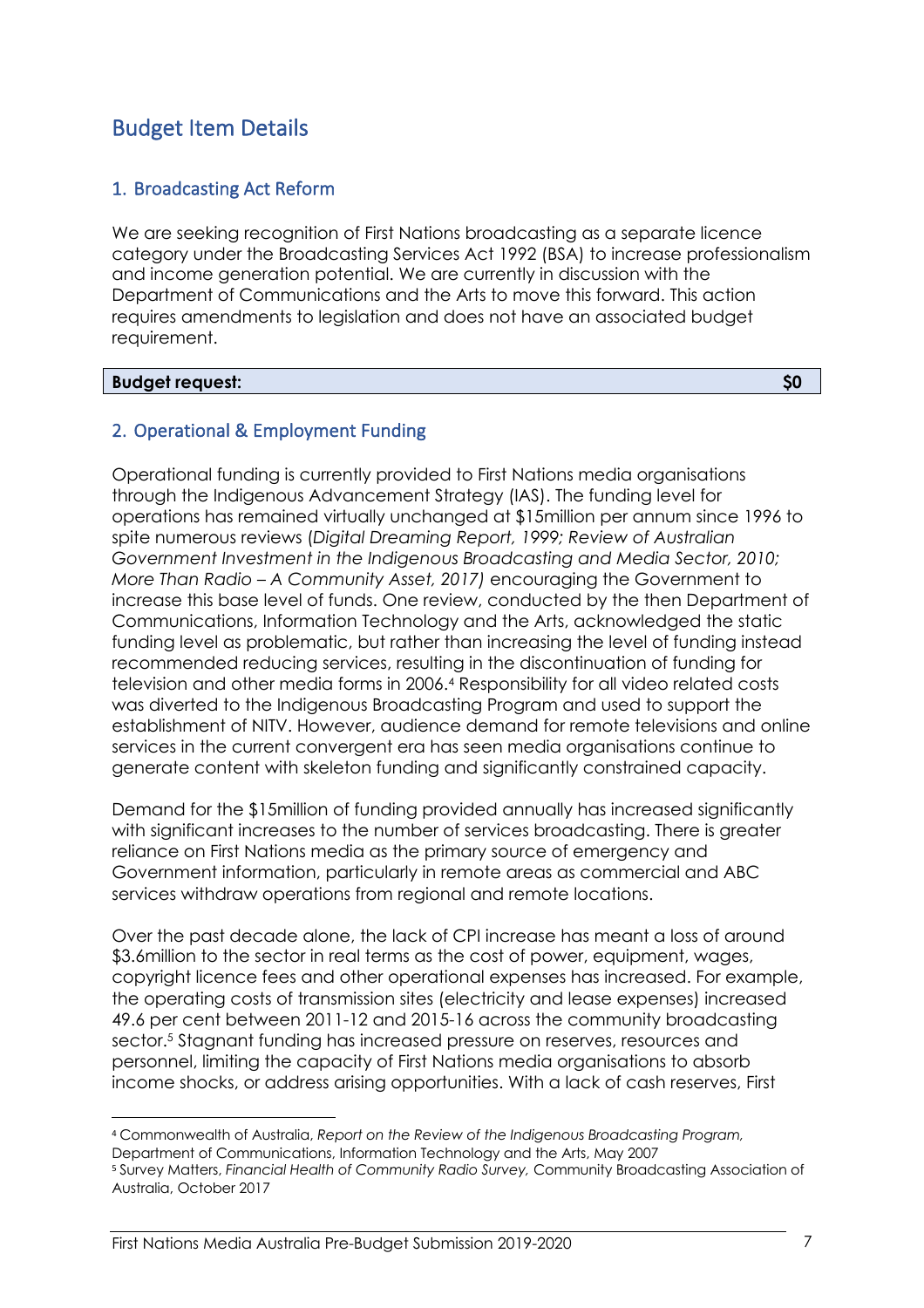Nations media organisations are often left with significant cash-flow issues while awaiting the provision of funds in a new financial year. With no contingency funding to address equipment failure and maintenance, these needs are also being met through redirected operational funds.

Compounding this, the Community Broadcasting Program, which provides some supplementary funding to First Nations radio stations, had indexation paused from 2014. Over the five years the indexation pause is in effect, the result is a \$4.024 million reduction in funds in real terms to community broadcasting which has ripple effects for First Nations broadcasters. In 2015-16 a sample group of 31 Indigenous licensed radio stations surveyed reported collective income of \$11,230,451, an average increase of 36 per cent over the five years since 2011-12. However collective expenditure levels for the same group of stations amounted to \$12,052,982, an increase of 69 per cent in the five years since 2011-12 and an income to expenditure percentage of 107 per cent. It is also worth noting income levels for rural and remote radio stations actually fell by 7 per cent between 2007-08 and 2015-16, while stations in metropolitan and regional areas experienced some income increase, but not enough to keep pace with rising operational expenses.6 These statistics demonstrate an unsustainable trend in income to expenditure levels, but stagnant funding levels restrict opportunities for First Nations broadcasters to grow their self-generated funding capacity.

Indigenous broadcast services receive approximately 75 per cent of their funding through the Department of Prime Minister & Cabinet and an additional 8 per cent from other government sources.7 Government funding has been supplemented by sponsorship and social entrepreneurship income sources. Over the past 15 years, economic pressure has resulted in shrinking sponsorship income with Indigenous licensed radio stations reporting a reduction from an average 248 minutes of sponsorship per week in 2011-12 to 97 minutes per week in 2015-16, with an average revenue rate of \$10 per minute.<sup>8</sup> Unlike other community broadcasters, Indigenous licensed radio stations have not been able to turn to their audiences for financial support. Membership/subscriber revenue for Indigenous stations is just \$1 per member (on average) as compared to an average \$38 per member across the wider community broadcasting sector, with audiences for some license types (fine music/educational) paying up to \$66 per member to support their preferred station.9 Societal and socio-economic pressures mean that First Nations broadcasters can't supplement other revenue streams in this way. Social Ventures Australia found that First Nations media organisations have demonstrated their capacity to self-generate revenue through other social entrepreneur activities (such as revenue from video production),but are constrained by the current minimum resourcing levels allowing only for the maintenance of essential services with no provision for staffing to diversity activities.<sup>10</sup>

 <sup>6</sup> Survey Matters, *Financial Health of Community Radio Survey,* Community Broadcasting Association of Australia, October 2017

<sup>7</sup> Social Ventures Australia, *More Than Radio – a community asset: Social Return on Investment Analyses of Indigenous Broadcasting Services*, 2017

<sup>8</sup> Survey Matters, *Financial Health of Community Radio Survey,* Community Broadcasting Association of Australia, October 2017

<sup>9</sup> Ibid.

<sup>10</sup> Social Ventures Australia, *More Than Radio – a community asset: Social Return on Investment Analyses of Indigenous Broadcasting Services*, 2017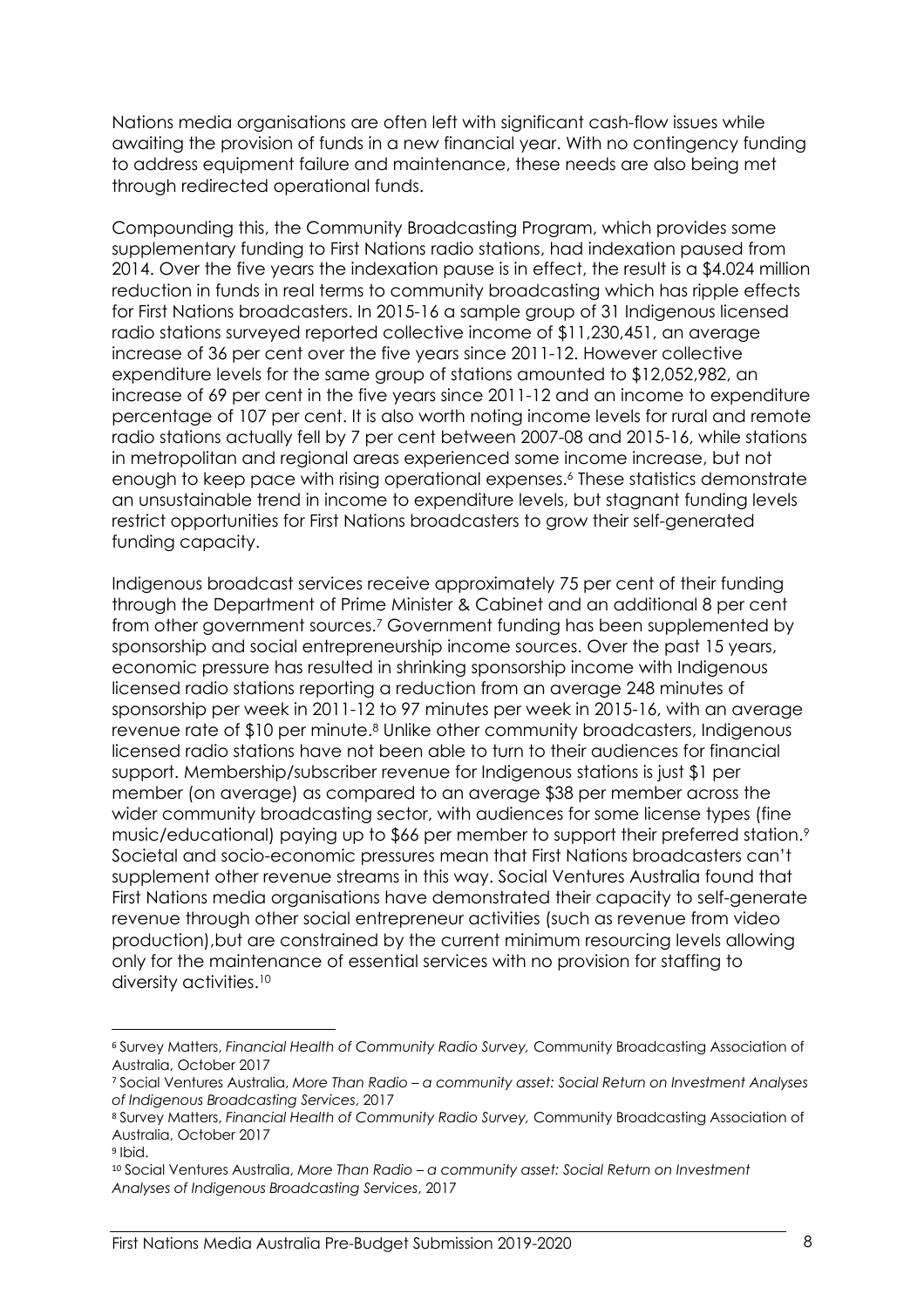An additional \$6million per annum was allocation as operational funding in 2006, bringing the total operational funding provided to our sector to \$21million annually. However, this funding represents the evolution of Community Development and Employment Programme (CDEP) funding, which was later administered through First Nations media organisations as National Jobs Package support for both full-time and casual wages.11 Therefore is does not address the issue of inadequate operational funding. Nor does it address the expansion of funding needed to meet the Government's 90 per cent Indigenous employment level in IAS funded organisations by 2020.

We request the Government provide an additional \$9million per annum, bringing the total amount of operational funding provided to support the approximately 43 organisations delivering radio, television and online services to \$30million per annum. This includes:

- \$3.6million to address CPI;
- \$1.8million for personnel support requirements to meet the Government's 90 per cent Indigenous employment target with funding potentially drawn from the Department of Jobs and Small Business;
- \$2.6million to support activities that increase organisational sustainability and reduce reliance on Government funding with funds potentially drawn from the Department of Jobs and Small Business; and
- \$1million to expand existing operations to increase the impact and social value of our services within communities.

The requested increase for operational and employment funding would bring the total allocation for this purpose to \$30million annually, which compares favourably with the \$85million distributed through the Canada Media Fund's Aboriginal Program and the \$13.3million distributed to just 21 Maori radio stations in New Zealand through Te Mangai Paho. It's worth noting that additional funding support available for Canadian Aboriginal media organisations to apply for to support convergence, diverse languages, experimental and innovative productions.

The Canada Media Fund envelope totals \$325million per annum (Canadian dollars). <sup>12</sup> This was an increased amount in 2017-18 from the previous \$219million level on the basis of an Evaluation of the Aboriginal People's Program conducted by the Government of Canada, which recommended funding to the Aboriginal broadcast program be increased due to the favourable social value outcomes produced since 2009-10.13 In addition to the funds distributed through the Canada Media Fund, the Department of Canadian Heritage provides funding for the Inuit Broadcasting Corporation with a budget that fluctuates between \$2.5m-\$3.5million annually.

Te Mangai Paho, distributed a total \$59.1million in funding to First Nations media organisations in New Zealand in 2017-18 with \$2.4million supporting digital and new

 <sup>11</sup> Stevens, N, *Review of the Australian Government Investment in the Indigenous Broadcasting and Media Sector,* Department of Prime Minister and Cabinet, Canberra, 2010

<sup>12</sup> Canada Media Fund, *2018-19 Program Commitment Allocation,* https://cmf-

fmc.ca/getattachment/615afdb6-0b07-4e6f-bf5d-a25c00be6192/Breakdown-of-the-Program-Budget.aspx

<sup>&</sup>lt;sup>13</sup> Government of Canada, *Evaluation of the Aboriginal Peoples Program 2009-10 to 2013-14*, Evaluation Services Directorate, March 30, 2016, https://www.canada.ca/en/canadian-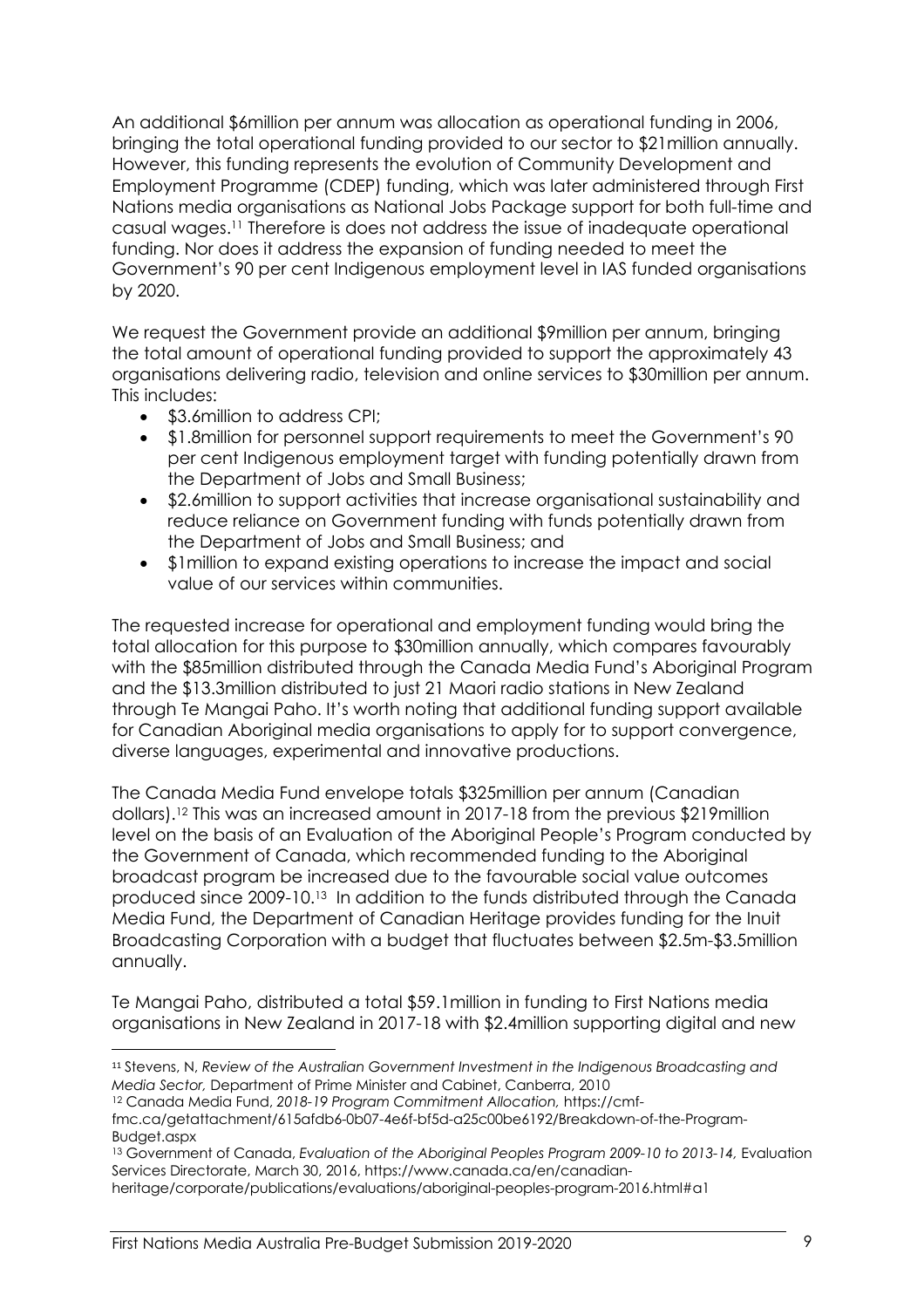media formats, \$1million to Maori language and culture programs and \$39.9million support Maori television programs in addition to the funding support provided to Maori radio.14 Similar to Canada, the amounts allocated to support Maori broadcasting in 2017-18 were increased from 2016-17 levels due to the favourable outcomes. A recent review released in October 2018 suggests these funding levels will be increased further by the New Zealand Government in 2019.<sup>15</sup> On a cost-perservice basis, our funding request is exceptionally modest by comparison to our international counterparts.

**Budget request: \$9million per annum**

### 3. Live and Local Expansion Program

Although the 137 Indigenous licensed radio services operating across Australia reach approximately 43 per cent of First Nations the population, there is still approximately 53 per cent of Aboriginal and Torres Strait Islander people who do not have access to a First Nations radio service. This includes some capital cities (Adelaide, Canberra and Hobart) and many major regional centres. First Nations broadcasters provide a primary service for Aboriginal and Torres Strait Islander communities and people. They are the preferred channel for First Nations audiences due to their cultural appropriateness, local relevance and positive representation of First Nations issues as compared with mainstream media.

In his 1984 report to the Department of Aboriginal Affairs, Eric Willmot recommended Government *"accepts a special responsibility for the promotion and protection of Aboriginal cultural identity in ways considered appropriate by Aborigines and this should be reflected in the broadcasting and telecommunication policies. There must also be recognition in broadcasting policies of the contribution that Aboriginal heritage can make to the emergence of a unique Australian culture."16* We purport a dedicated service is required in all regions with high Aboriginal and Torres Strait Islander populations to address the Government's social cohesion objectives, and to reduce racism. 34 per cent of Australians in the general community say their main source of information about Aboriginal and Torres Strait Islander people is the media (as compared to 16 per cent who answered school or other research), yet only 10 per cent of Australians believe the media portrays Aboriginal and Torres Strait Islander Australians positively.<sup>17</sup> First Nations radio directly addresses this issue, with 48 per cent of surveyed listeners indicating their primary reason for listening for positive stories on Aboriginal and Torres Strait Islander people.18

Links between access to culturally relevant local information through media, increased cultural pride and improved social outcomes are well-established in

<sup>14</sup> Te Mangai Paho, *Annual Report 2017/18,* 

 $\overline{a}$ 

*https://www.tmp.govt.nz/uploads/data\_object/file/data/3569/TeMa\_ngaiPa\_ho\_Annual\_Report\_2018\_ Lay\_FA\_Web\_LR.pdf*

<sup>15</sup> https://www.radionz.co.nz/national/programmes/morningreport/audio/2018667176/maori-mediaoptimistic-review-will-boost-funding

<sup>16</sup> Willmot, E, *Out of the Silent Land,* Report of the Task Force on Aboriginal and Islander Broadcasting Communications, Department of Aboriginal Affairs, Canberra, 1984

<sup>17</sup> Reconciliation Australia, *Reconciliation Insights: Media,* Australian Reconciliation Barometer, 2016 <sup>18</sup> McNair yellowSquares, *Indigenous Communications and Media Survey,* 2016,

https://www.firstnationsmedia.org.au/projects/indigenous-communications-and-media-survey-2016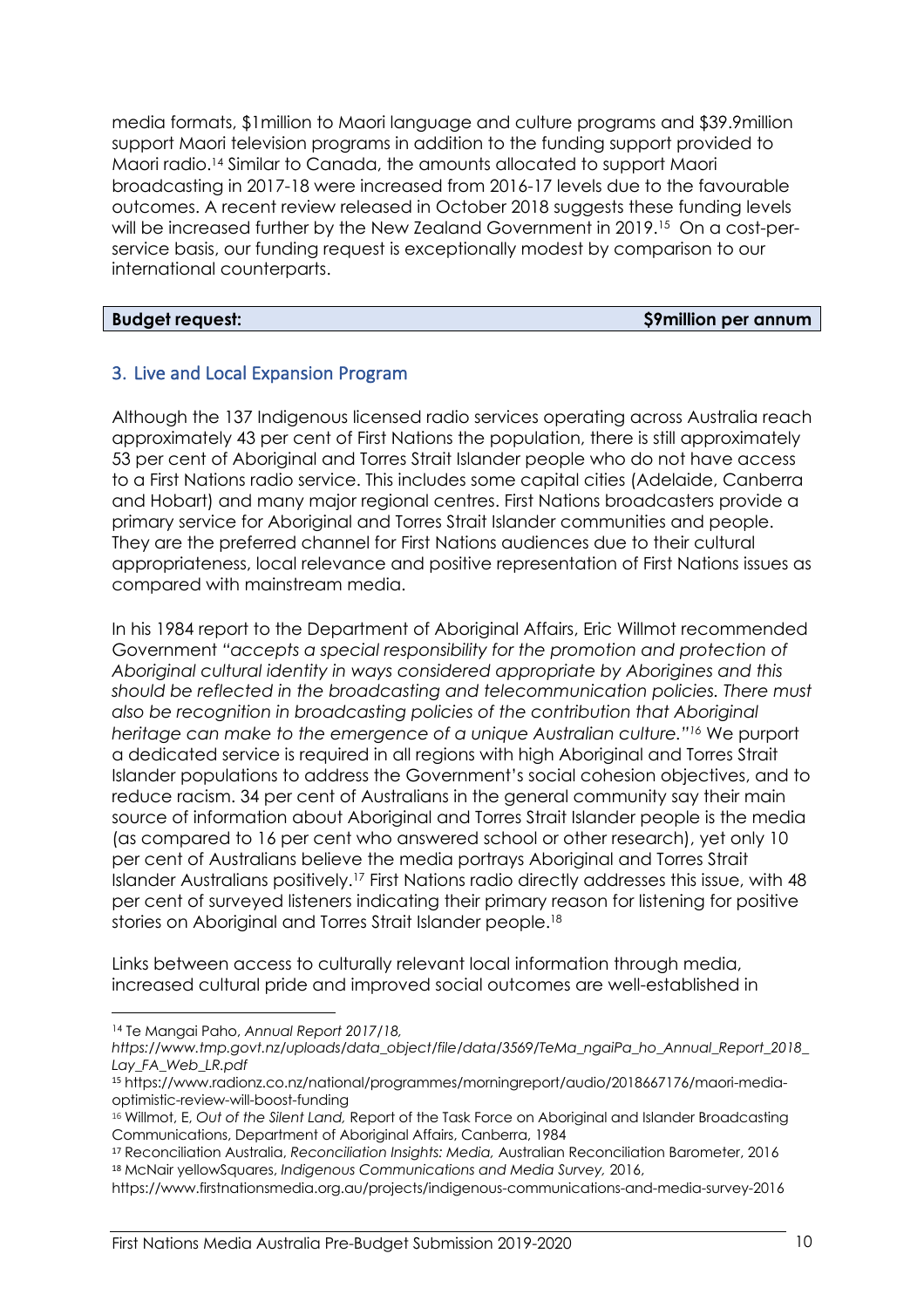academic literature. We seek to provide that opportunity to people living in on the Central Coast of NSW, Dubbo, Newcastle, Tamworth, Wagga Wagga, Wollongong, the Gold Coast, Sunshine Coast, Toowoomba, Canberra, Adelaide and Hobart through establishing licensed First Nations radio services in some of these regions and others. We believe the hub and spoke model currently used by Remote Indigenous Media Organisations (RIMOs) could be a cost-efficient way of establishing these services, requiring resourcing of a radio studio enabling local broadcasting and regional network contributions. This model works effectively in remote locations, allows for the possibility of co-location with other community organisations and provides opportunities for local employment through the First Nations radio network footprint.

The establishment of services in Canberra, Hobart and Adelaide will require an annual investment of \$1.2million. An investment of a further \$1.8million would allow for the establishment of a further 10 services in regional areas. Funding for this purpose could be drawn from the Department of Infrastructure, Regional Development and Cities.

**Budget request:**  $\qquad \qquad$  **Budget request:**  $\qquad \qquad$  **S3million per annum** 

### 4. Strengthen news services

Reporting on First Nations matters by mainstream media is often problematic, taking a deficit approach and reiterating negative stereotypes, despite journalism protocols. Aboriginal and Torres Strait Islander people are largely excluded from the news-making process and commentary. The First Nations media sector has addressed this issue in part by establishing the National Indigenous Radio Service (NIRS) and providing some locally relevant news reporting services in individual regions (eg. CAAMA's *Strong Voices* current affairs program). These radio news services receive skeleton funding at best and are hamstrung in their capacity to train community journalists and provide truly national services. First Nations broadcasting and media has a vital role in providing balanced and culturally appropriate reporting in order to promote awareness and understanding among non-Indigenous Australians, participate in the truth-telling process, encourage participation in democratic processes and promote reconciliation. In this way, First Nations news reporting is public interest journalism.

To achieve these aims, our sector has developed a program to:

- Build regional journalism capacity and increase employment opportunities where other media outlets are withdrawing from regional areas;
- Address a market gap for regional and remote participation in our national news paradigm;
- Increase efficiencies in existing news services through collaboration;
- Provide opportunity for organisations to tailor news content as relevant to the region;
- Provide opportunity for Aboriginal and Torres Strait Islander reporters to access and share professionally produced content, including sovereign messages and issues at a national level;
- Provide accessible information for all audiences to engage with news, as told from a First Nations perspective; and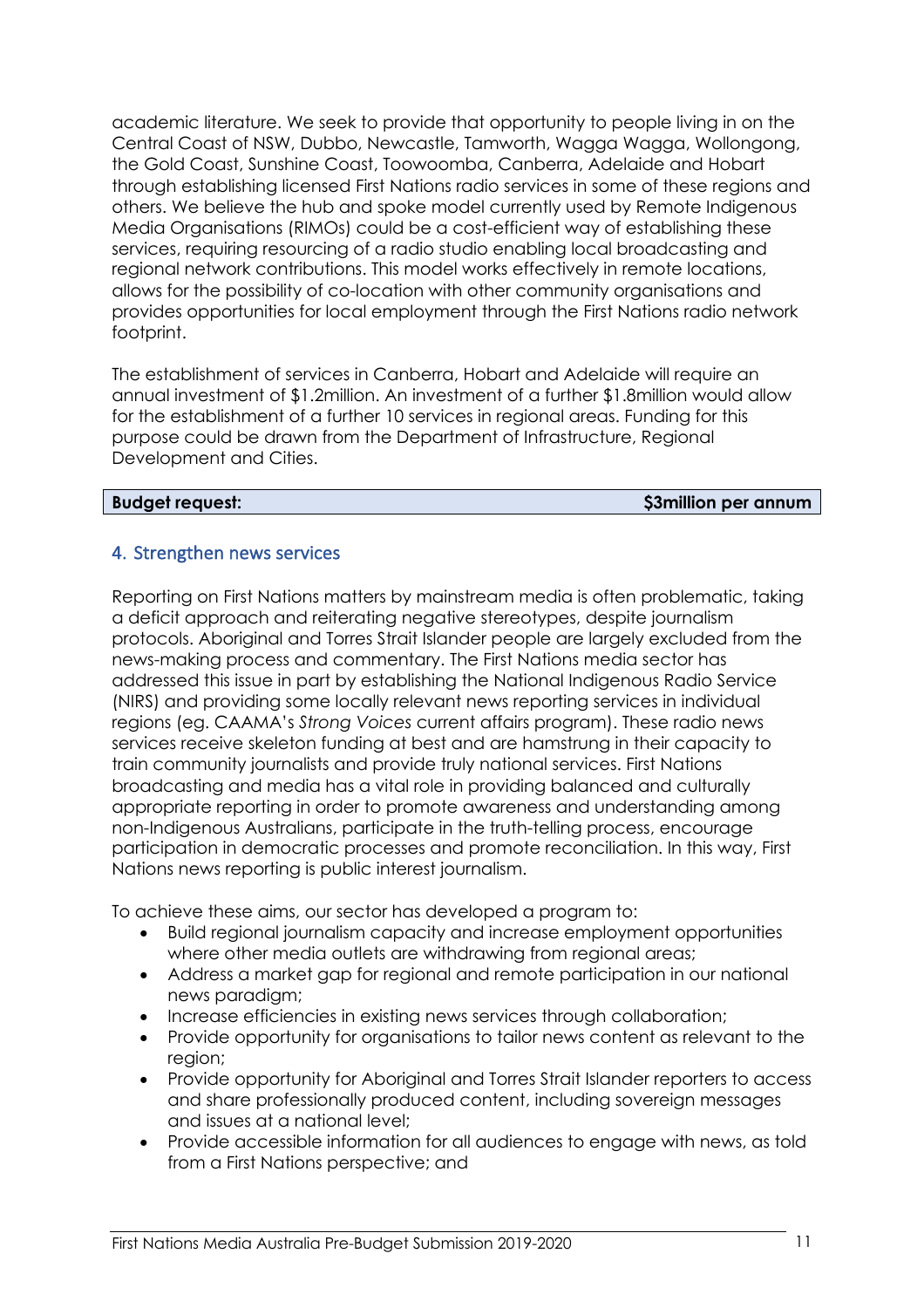• Develop partnerships for the delivery of multi-platform news content (radio, television, print and online) to provide real careers for community journalists remaining in regional areas, adding value to the Government's existing investment with NITV.

To achieve these aims, we require an allocation of funding to:

- train and mentor emerging First Nations journalists (\$290,000, potentially drawn from Department of Education and Training funds)
- develop existing news sharing infrastructure to be responsive to emerging audience demands for multiplatform content (\$120,000)
- operational funding to support a network of regional journalists and manage content distribution (\$170,000)
- resources and reference materials (\$25,000)
- employment support for a team of First Nations journalists to provide regular news reports (\$395,000 potentially drawn from Department of Jobs and Small Business funds)

The program to strengthen news services aligns with many of the submissions made to the Senate Enquiry into Public Interest Journalism. It also aligns with similar policy considerations in Canada last year. The Canadian House of Commons' Standing Committee on Canadian Heritage enquiry resulted in recommendations for the Canadian Government to establish an Indigenous journalism initiative with the purpose of training Indigenous journalists to cover Indigenous government institutions and other relevant issues across Canada as part of their Truth and Reconciliation Commission calls for action implementation. The report recommended greater support through the Canada Media Fund program to support Indigenous news reporting.19 In northern Europe, Pietikäinen identified a "Sámi Way" of doing journalism. This, she argued, was deeply entrenched in local cultural values and worldviews, in particular as Indigenous news media made it "possible to practise culturally typical ways of communication, to recognize experiences, perspectives and topics often disregarded by other media."20 Her research prompted significant increases in Indigenous journalism in Norway and Sweden with funding provided through the Samediggi Parliament. Universities in Norway are currently advertising courses to meet the rising demand for Indigenous journalism among the Sami community in Scandanavia, recognising it as a 'growing field'.21 Our program proposal aligns directly with international policy to support minority journalism and a diversity of voices in news reporting.

While the program proposed by First Nations Media Australia is scalable in nature, we believe a national approach will yield the impact within the national news dialogue in a way that activities in isolated regions has not; and will allow for costefficiencies from building on existing activities.

 $\overline{a}$ 

**Budget request:**  $\blacksquare$ 

First Nations Media Australia Pre-Budget Submission 2019-2020 12

<sup>19</sup> Fry, H, *Disruption: Change and Churning in Canada's Media Landscape,* Report of the Standing Committee on Canadian Heritage, House of Commons, 42nd Parliament, First Session, June 2017 <sup>20</sup> Pietikainen, S, *Broadcasting Indigenous Voices: Sami Minorit Media Production,* European Journal of Communications, Sage Publications, 2008

http://citeseerx.ist.psu.edu/viewdoc/download?doi=10.1.1.869.1919&rep=rep1&type=pdf <sup>21</sup> http://samas.no/en/studier/juo-master-sami-journalism-indigenous-perspective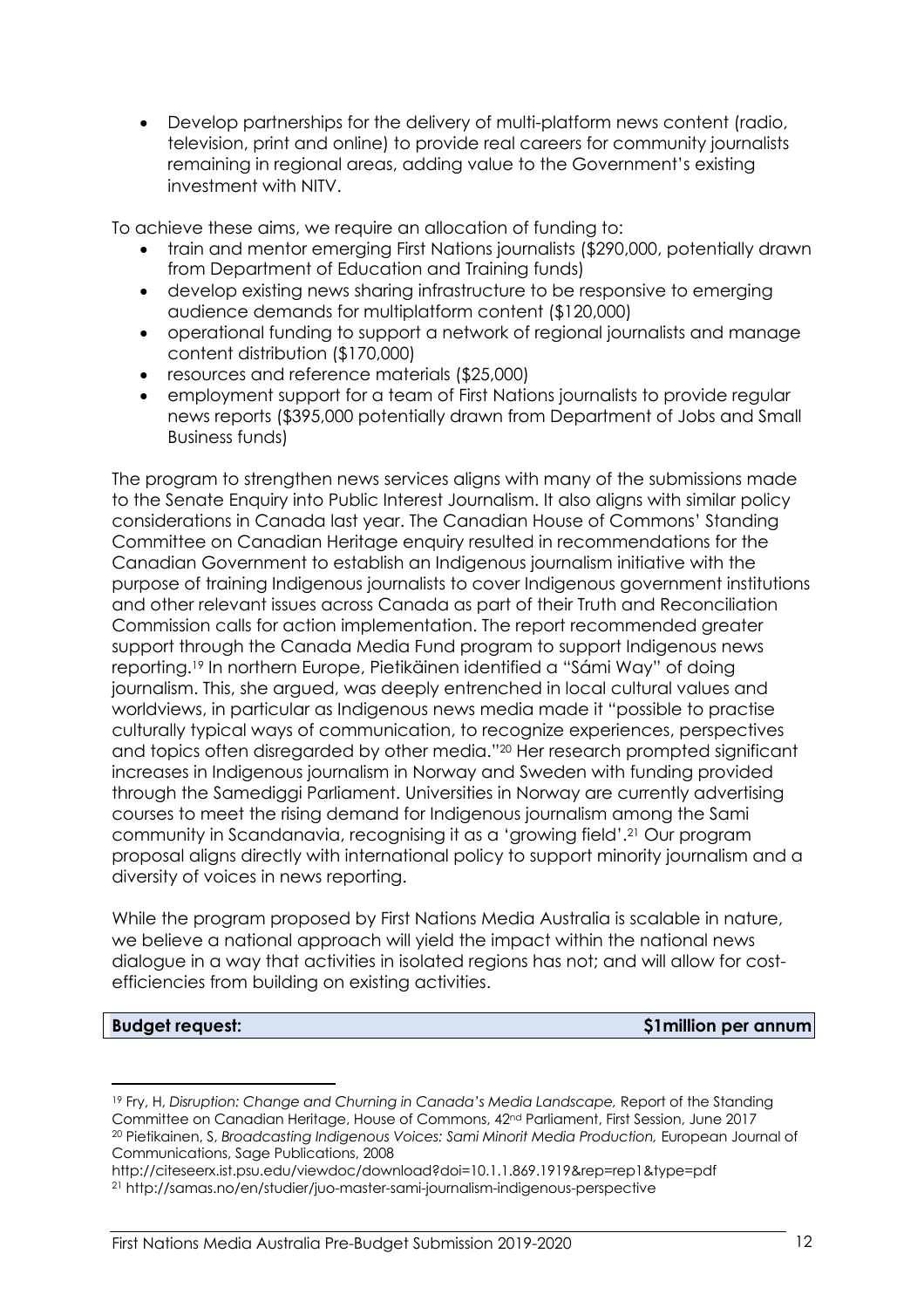### 5. Expand training and career pathways programs

Our sector currently resources 43 organisations and over 120 licensed services with between 500-600 staff, including part-time and casual employees, working in organisations in urban, regional and remote locations.22 Approximately 28 per cent of those positions are full time, with 72 per cent are part-time or casual.23 There is industry desire to increase activities to a scale that would require twice the number of staff that are currently employed across the sector, but budget constraints currently prevent the training of new staff or the capacity to provide career opportunities to people who do undertake training. The Jumbunna Institute for Indigenous Education and Research has developed an *Employment and Skills Development Strategy* in consultation with the sector which outlines a career development action plan, policy recommendations and assistance for First Nations media organisations to meet the IAS Indigenous employment target. It recommends investment in training and targeted employment programs such as traineeships and pathways roles I areas such as management, training, project management, production, technical and IT services.24

The ratio of Indigenous staff employed at First Nations media organisations is currently approx. 79 per cent. There are currently about 46 FNMOs or other organisations which are funded by DPMC for delivery of broadcasting activities, of which 22 have a non-Indigenous manager. Due to the risk associated with changing the Manager role in a small organisation, this becomes an issue for small organisations where total staff are often below 9 employees.25 First Nations Media Australia is currently working with First Nations media organisations and the Department of Prime Minister & Cabinet to support the employment of Aboriginal and Torres Strait Islander people across all levels of our media organisations and to develop strategies to ensure individuals moving into management positions are supported with appropriate training and mentoring to successfully transition to executive positions. This will help our sector meet the Government's target of 90 per cent Indigenous employment for organisations funding through the IAS by 2020. The Jumbunna Institute reports, *"A holistic approach which*  facilitates the development of best practice models for overcoming unemployment *in Indigenous communities is key to reaching the target set for 2020. Good leadership and partnerships between media organisations, stakeholders and government are*  factors that will significantly contribute to job readiness and the skill capacity of *Indigenous peoples in the media sector."26* Without funding support for training and career pathway development, it is unlikely the Government's target will be reached.

Employment arrangements vary with some workers still supported by low-level wage rates established essentially as 'work for the dole' type arrangements under the CDEP and National Jobs Package schemes. Our sector produces professional media services, and yet our workers are often receiving wages that are inconsistent with modern Award rates. These low wages produce challenges for staff retention as

<sup>&</sup>lt;sup>22</sup> Clague, P, *Employment and Skills Development Strategy Report*, Jumbunna Institute of Indigenous Education and Research, December 2018

<sup>23</sup> Survey Matters, *Financial Health of Community Radio Survey,* Community Broadcasting Association of Australia, October 2017

<sup>24</sup> Clague, P, *Employment and Skills Development Strategy Report,* Jumbunna Institute of Indigenous Education and Research, December 2018

<sup>25</sup> Ibid.

<sup>26</sup> Ibid.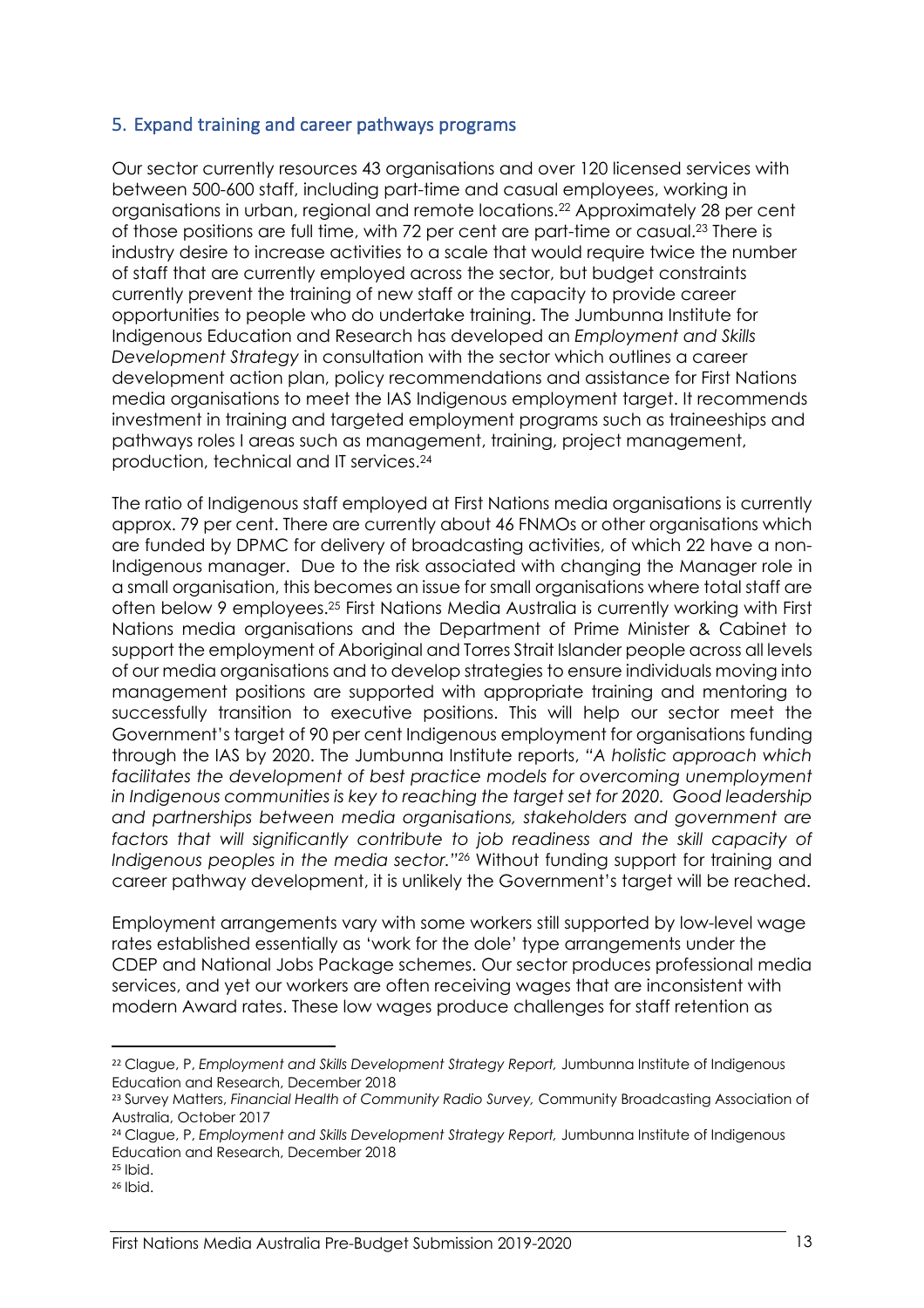skilled and experienced media practitioners seek higher paying jobs in other sectors and offer little incentive for career advancement within the sector. <sup>27</sup> Only 12 per cent of staff at Indigenous licensed radio stations are aged 26 years or younger.28

The First Nations media sector produces an effective opportunity to:

- engage youth in meaningful careers, identified as a key economic development objective in the Governments 2018 Closing the Gap Refresh; 29
- address high unemployment rates in First Nations communities;
- develop job-ready skills in a range of communication industry roles;
- respond to emerging roles in a rapidly changing convergent media;
- build on the culture and language skills already held by Aboriginal and Torres Strait Islander people; and
- increase efficiency for Government and non-Government funded projects through support for coordination roles to oversee project-based activities.

Social Ventures Australia found that First Nations media organisations strengthen employment outcomes through offering flexible working arrangements in culturally safe environments, creating work opportunities that are aligned with the interests of individuals and build pride.30 First Nations media organisations present a range of options for career development, including but not limited to accredited training. Mentorships, cadetships, project-based training, digital inclusion activities, archiving and coordination roles each provide opportunities to engage Aboriginal and Torres Strait Islander people with our sector and support people to develop real and meaningful jobs.

To expand our training and career pathways programs, we request:

- \$2.2million per annum to bring wage levels in line with Award rates;
- \$200k per annum toward the implementation of our Skills Development & Employment Strategy;
- \$500k per annum toward formalized training activities for sector-wide skills development;
- \$600k per annum toward mentorship, job shadowing and non-accredited training support; and
- \$1.5million per annum toward employment support for new mid-level positions to establish career pathways between broadcaster and executive levels (approx. 20 positions nationally).

Support for these activities could potentially be drawn from the Department of Education and Training funds.

**Budget request: \$5million per annum**

 <sup>27</sup> Clague, P, *Employment and Skills Development Strategy Report,* Jumbunna Institute of Indigenous Education and Research, December 2018

<sup>28</sup> Survey Matters, *Financial Health of Community Radio Survey,* Community Broadcasting Association of Australia, October 2017

<sup>29</sup> http://closingthegaprefresh.pmc.gov.au/targets

<sup>30</sup> Social Ventures Australia, *More Than Radio – a community asset: Social Return on Investment Analyses of Indigenous Broadcasting Services*, 2017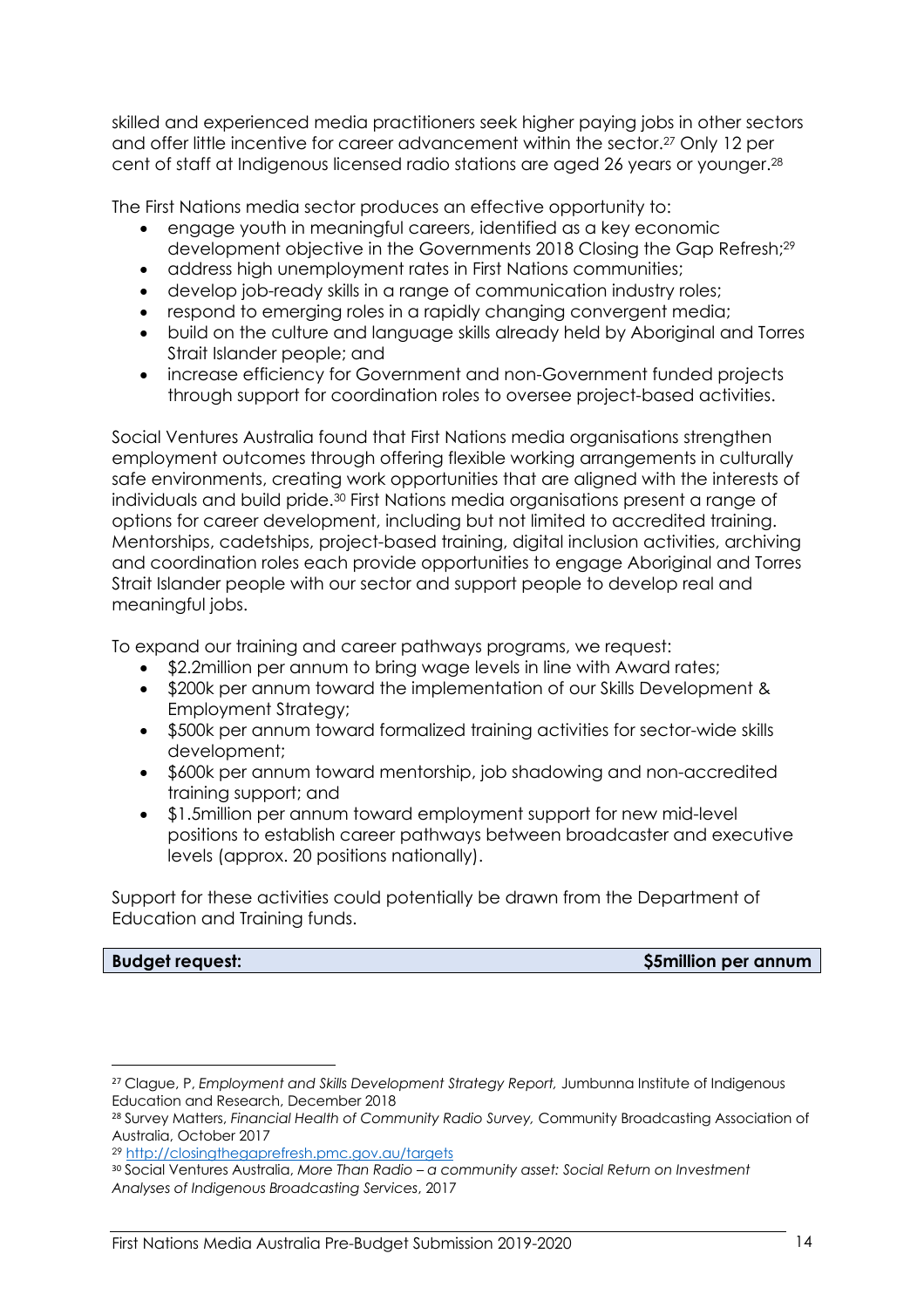### 6. Upgrade infrastructure

Due to a lock of capital equipment and repair and maintenance funding over the past 15 years, upgrades to broadcasting, transmission and digital networking equipment has been ad hoc and often driven by emergency replacements to restore basic transmission for essential emergency services. Transmission equipment is particularly exposed to damage from extreme weather events (cyclone, lightning, fires). Increased occurrences of extreme weather conditions not only intensifies wear and tear on broadcast equipment, but also produces greater reliance on First Nations broadcasters for localised, emergency information, particularly in the many regions where First Nations broadcasting organisations are the only local media servicing the area.

Broadcasting, transmission and digital networking equipment has not been upgraded in a coordinated program since the rollout of the Indigenous Remote Radio Replacement Program in 2007-09 which invested \$3.3million in a two-phase replacement of obsolete radio equipment. Contingency funding previously available through the Indigenous Broadcasting Program has not been available since 2015-16. Access to very limited supplementary funds for equipment through the Community Broadcasting Foundation has become increasingly competitive with mainstream community broadcasters experiencing similar pressures on broadcast equipment. This lack of access to funds for capital expenditure has meant some essential items have been drawn from operational funds, while many First Nations media organisations have not had the necessary resources available to maintain their existing infrastructure effectively, let alone meet the rapid technology changes emerging through smart technologies.

Smart technologies provide for cost-effective network management, monitoring of remote broadcast facilities and staff training and support which offers efficiencies in repairs and maintenance activities and reduced travel costs. The use of modern IP network technologies and broadcast software systems has advantages for radio services with multiple broadcast sites, enabling targeted, location specific information and sponsorship messages. This has the potential to enhance audience engagement with relevant information campaigns. In this way, investment in network infrastructure upgrades increases the return-on-investment for Government campaign activities and previous equipment investment. Providing funding support for the introduction of smart technologies directly aligns with the first of five priority outcomes set by the Department of Prime Minister & Cabinet for Indigenous broadcasting and media for the 2017-2020 financial years: *"1. Use of new technology to improve content and audience reach and reduce costs."31*

Associated with the equipment upgrade need is the failure of a number of remote radio studios to meet basic workplace health and safety standards. Inadequate building conditions, including lack of toilets and air-conditioning, were identified in around 19 of the 103 studios audited in 2014. Poor working conditions affects employment retention. The condition of buildings also puts them at risk of vandalism and consequent disruption to broadcasting services.

 <sup>31</sup> Social Ventures Australia, *More Than Radio – a community asset: Social Return on Investment Analyses of Indigenous Broadcasting Services*, 2017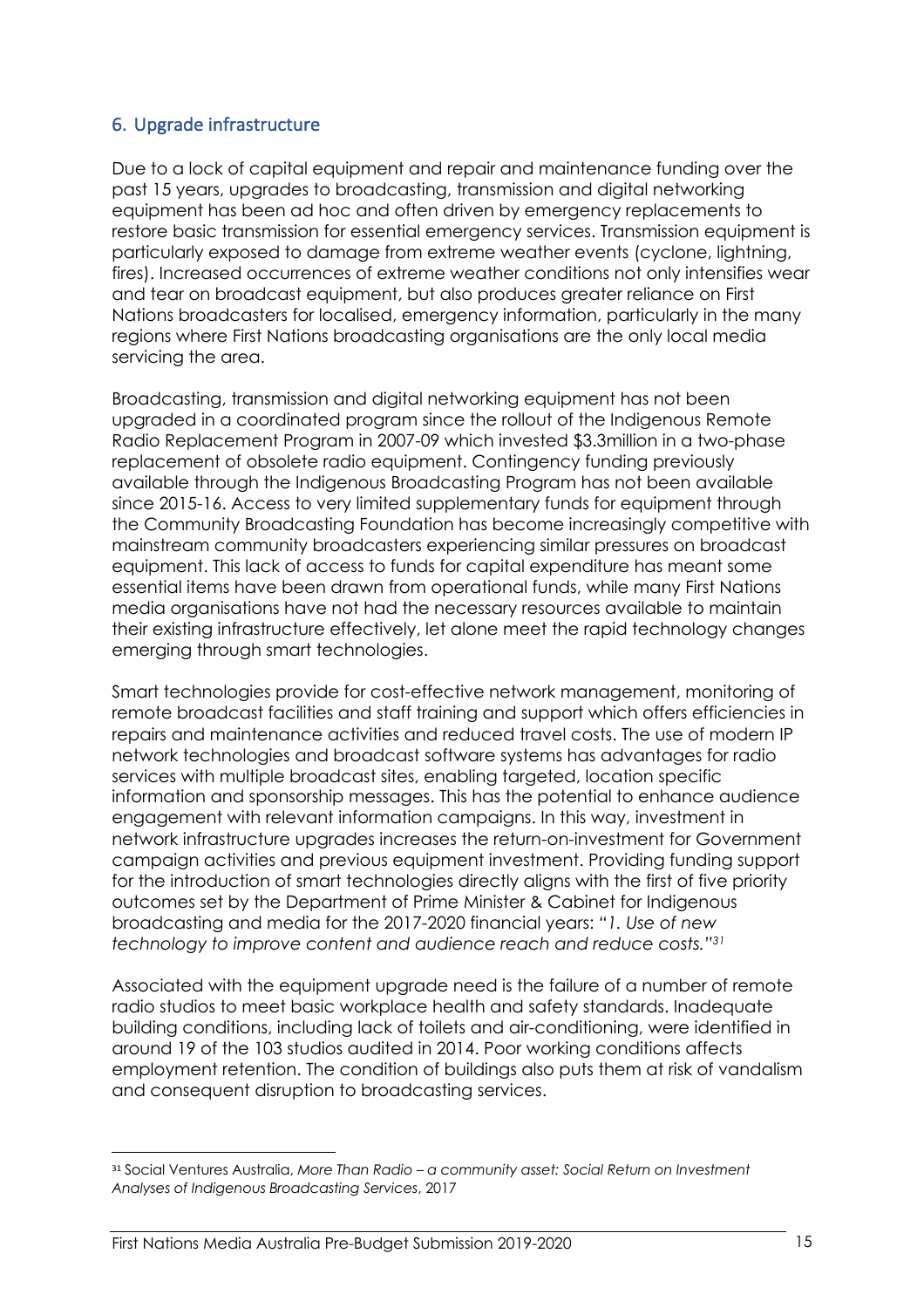While minimum standards for workplace conditions are ensconced in OH&S requirements, minimum industry standards for transmission hubs and IP implementation needs the establishment of an industry benchmark. We request an investment of funds, potentially drawn from the Department of Infrastructure, Regional Development and Cities, for the following activities:

- \$100k to update our 2014 audit and establish industry benchmarks for IP networking requirements;
- \$600k toward the repair and maintenance of existing infrastructure;
- \$650k toward the upgrade of remote broadcasting studios to meet minimum OH&S requirements; and
- \$650k toward the rollout of smart technologies to increase industry efficiency.

| \$2 million per annum<br><b>Budget request:</b> |
|-------------------------------------------------|
|-------------------------------------------------|

### 7. Primary channel for government messaging to First Nations audiences

Our sector seeks to be recognised as the primary channel for the production and distribution of First Nations targeted information campaigns. Currently, many Government information campaigns are delivered through non-Indigenous organisations with limited understanding of effective messaging for First Nations audiences. Remote Aboriginal and Torres Strait Islander radio is the preferred source for news and Government information.32 Audiences do *want* to receive relevant information through First Nations media sources. And the First Nations media industry has the capacity to produce professional content that aligns with cultural protocols, reach nearly 50 per cent of Aboriginal and Torres Strait Islander people and where appropriate, present material in local languages. First Nations Media Australia calls on the Australian Government to establish policy identifying First Nations media organisations as the provider of First Nations focused Government information campaigns. This action is budget neutral.

### **Budget request:** \$0

### 8. Preserve archives

The unique and culturally important media archives of First Nations broadcasting and media organisations are at risk of loss due to the unavoidable deterioration of magnetic tape and the lack of resourcing for digitisation and archive management. There is now consensus among audiovisual archives internationally that magnetic tape that is not digitised by 2025 will in most cases be lost forever. Preservation and enhancement of the remote First Nations audiovisual collections is a vital activity for the cultural heritage and wellbeing of local communities and as a contribution to the Indigenous cultural heritage and truth-telling processes for the nation.

First Nations media organisations have been making audio and video recordings for around 40 years. These collections include significant events in our national history, First Nations perspectives on key events and important content for the maintenance of culture. They provide an unbroken record of language usage, cultural knowledge, traditional skills, community events, family histories and oral histories. The collections have high value for education, cultural identity, language teaching,

 <sup>32</sup> https://www.firstnationsmedia.org.au/projects/indigenous-communications-and-media-survey-2016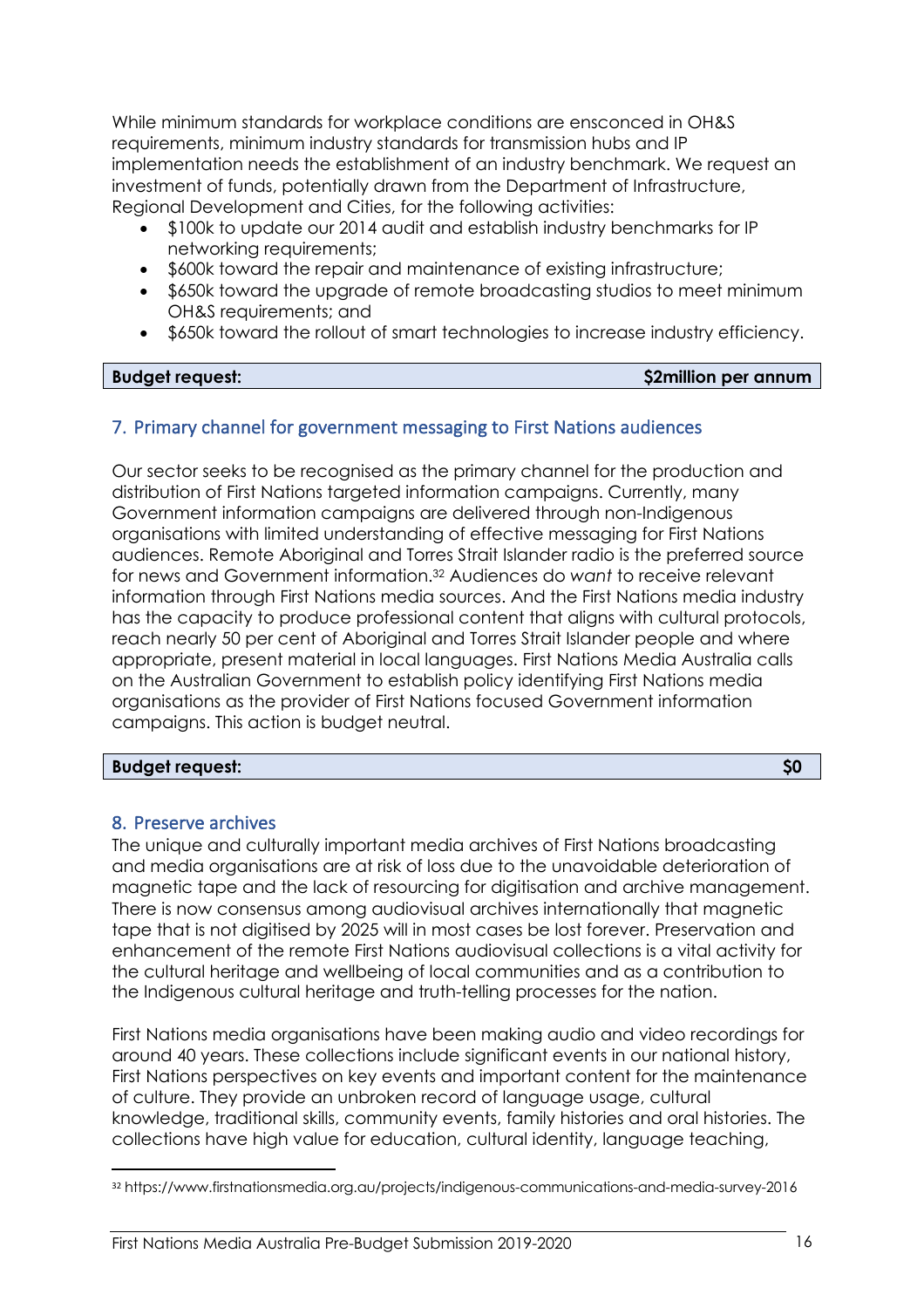cultural and linguistic heritage and for researchers. These recordings are held by First Nations media organisations in a range of formats and under a range of environmental and storage conditions. The cultural importance and sensitivity of the content necessarily means that the collections need to be maintained on-country under the custodianship of cultural law keepers. Social Ventures Australia noted the trust Indigenous Broadcasting Services have developed within communities makes they well placed to manage "*a cultural archive of national significance."33*

Localised archiving work is cost-effective, enables local decision-making about access and media handling and identifying cultural metadata for cataloguing, and provides meaningful employment opportunities in remote and regional locations. In response to concerns about the potential loss of First Nations archives, we initiated a Reference Group in October 2013 made up of Aboriginal and Torres Strait Islander representatives and major State/Territory and federal Government agencies (including the National Film & Sound Archive and AIATSIS). The Reference Group's workings resulted in the development of the National Aboriginal and Torres Strait Islander Audiovisual Collections Plan in 2014. The plan outlines agreed standardised methods and metadata cataloguing for a digitisation process. Over 30 organisations are identified as beneficiaries of the Plan.

However digitisation progress has been hampered by a lack of funding for the equipment, software, training, employment and support needed to manage digitisation and maintenance activities on-country. The New Zealand Government is resolving the same issues by supporting Te Mangai Paho to fund a digital archiving projects for \$575,000 annually to travel to different regions and archive magnetic tape materials.34 Our solution to digitisation requirements is similar to the activities currently being carried out to preserve Maori media archives, in that is has an overarching national strategy combined with mobile equipment that can move around communities and digitise content on location, provide training to individuals to maintain and grow collections moving forward and leave collections to be managed by custodians for appropriate community access using open source software management tools. We just need to cover a much larger geographic region that our New Zealand equivalents. We propose identifying 6 collection sites and 3 mobile digitisation suites to digitise sensitive materials on country, moving location on a weekly basis. Each of these locations/mobile suites would provide employment opportunities for Aboriginal & Torres Strait Islander people, as would the ongoing management of community collections. Funding is also required for digital storage equipment.

Due to the finite deadline for digitising content currently stored on magnetic tape, this project requires budget support for five years only. However it is urgent in nature. To save the back-catalogue of recordings collected over the past 40+ years from permanent loss, we require an investment of \$2million per annum for five years, making a total investment of \$10million and preserving an archive of priceless history.

### **Budget request: \$2million per annum for five years**

 <sup>33</sup>Social Ventures Australia, *More Than Radio – a community asset: Social Return on Investment Analyses of Indigenous Broadcasting Services*, 2017

<sup>34</sup> Te Mangai Paho, *Annual Report 2016-17* & *Annual Report 2017-18*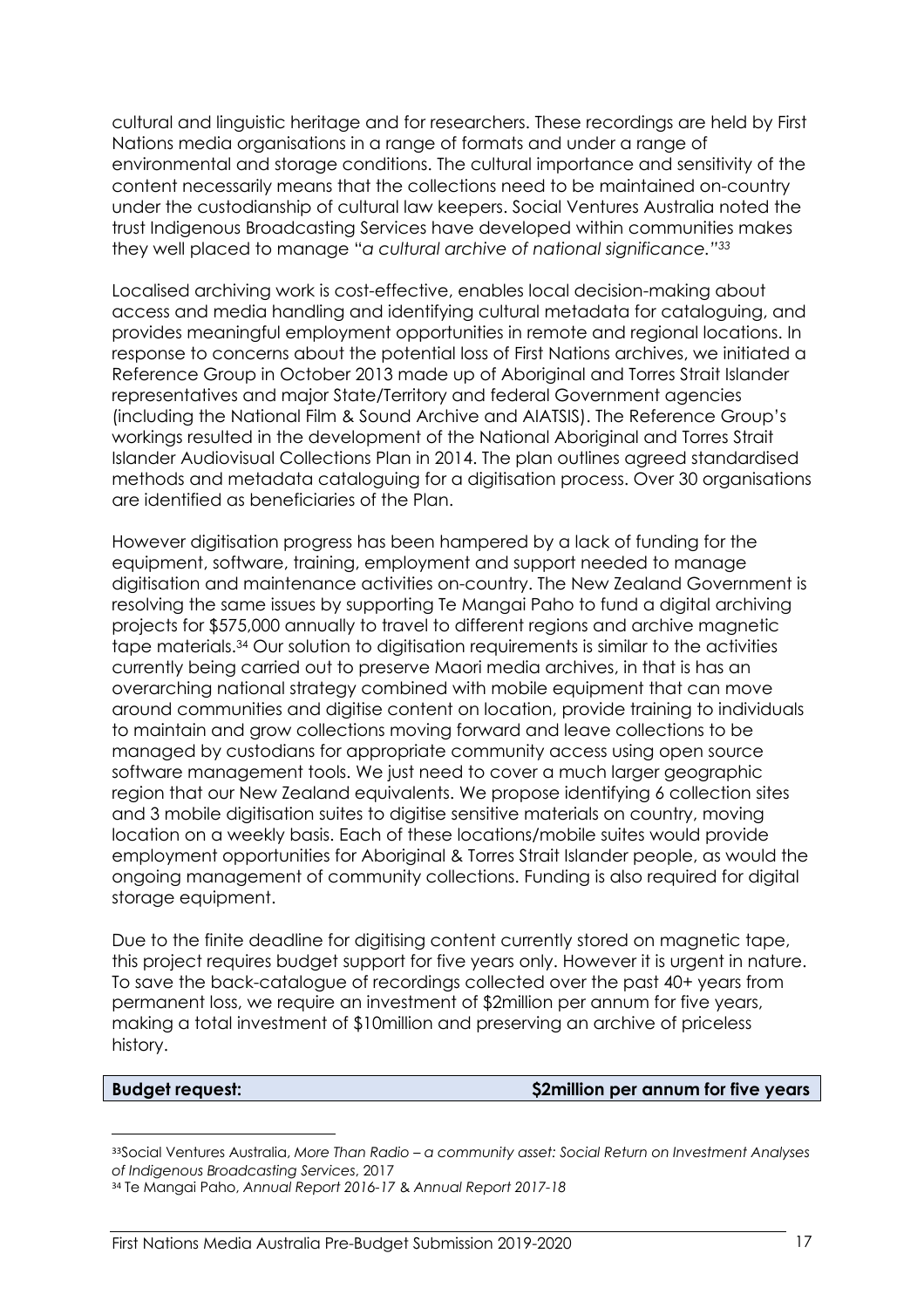### 9. Annual content production fund

Content production is vital to the maintenance and preservation of First Nations languages and culture. First Nations produced content also serves to enhance social cohesion, truth-telling, education and understanding of First Nations culture across the wider Australian society. Eighty-one per cent of Indigenous licensed radio stations report regular engagement with marginalised or disadvantaged communities through their program content.35 Social Ventures Australia noted the core business of Indigenous Broadcast Services is to broadcast information, news, interviews, music, community events and stories to large audiences and that content funding allows our services to "*keep culture alive by creating culturally rich environments and by recording, preserving and broadcasting cultural in an appropriate way. IBSs also play a crucial role in increasing community cohesion, building community resilience and supporting people into meaningful employment."36*

Proportions of locally produced content broadcast on Indigenous licensed radio stations have increased from 64 per cent in 2002-03 to 90 per cent in 2015-16. This contradicts trends in the general community broadcasting sector in which locally produced content has dropped from an average 74 per cent to 72 per cent over the same time period.37 These figures demonstrate a rising interest in producing content. Yet live programs only represent 33 per cent of content broadcast on radio, supplemented by locally produced music automation systems. However, funding provisions have not kept pace with audience and industry demand, placing increased pressure on operational funds and constricting the production capacity of content broadcast. The capacity for content production in the sector, other than for live radio shows, has been significantly compromised by:

- The loss of video content funding through changes to the Indigenous Broadcasting Program in 2007
- Inadequate funding under the IAS for content production, which is currently supposed to be drawn from already over-extended operational funds
- Limited, competitive content funding provided through the Community Broadcasting Foundation has remained static for five years at \$1.1million which is also accessible to general licensed community radio stations. Hours of Indigenous content broadcast on general community radio stations increased by 43 per cent between 2011-12 and 2015-16.38 Static content funding provided by the Department of Communications and the Arts to this program means this increase has placed significant pressure on the competitive nature of content support for Indigenous-produced content across the whole community broadcasting sector.

 <sup>35</sup>Survey Matters, *Community Broadcasting Sector Programming and Community Development Census,*  Community Broadcasting Association of Australia, June 2017

<sup>36</sup> Social Ventures Australia, *More Than Radio – a community asset: Social Return on Investment Analyses of Indigenous Broadcasting Services*, 2017

<sup>37</sup> Survey Matters, *Community Broadcasting Sector Programming and Community Development Census,* Community Broadcasting Association of Australia, June 2017

<sup>38</sup> Survey Matters, *Community Broadcasting Sector Programming and Community Development Census,* Community Broadcasting Association of Australia, June 2017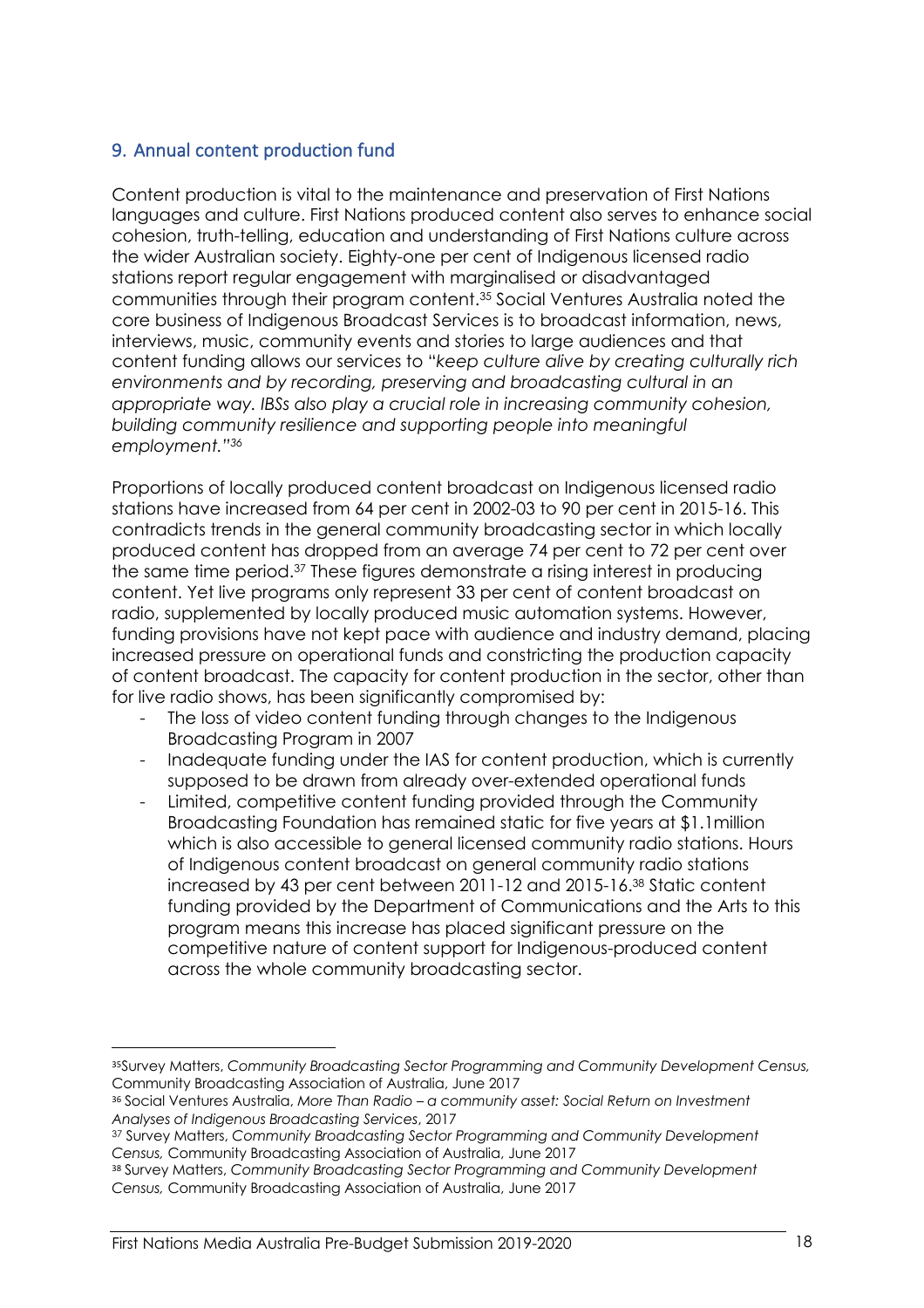Alternative sources of funding for First Nations media content, beyond NITV for video content, are limited. Local producers are unlikely to have the level of broadcast credits required for funding through screen agencies and need support to develop their own skills and provide on-the-job training and mentoring for others. Similarly, existing levels of funding rarely allow for producing the cross-platform content, podcasts and online content modern audiences seek. The production of radio and television content projects varies between about \$5,000-\$60,000 depending on the scope and production requirements of the series or documentary.<sup>39</sup> An investment of \$2million per annum would likely fund around 50-60 radio and video projects per annum to produce one-off documentaries, interviews, series and increase audience engagement through increased outside broadcast activity and multiplatform content delivery. Increased funding support for content production exponentially increases the capacity of First Nations broadcasters to increase social value through engagement with stakeholders, musicians, artists and the Australian Government.40

The First Nations media sector has a number of distribution platforms for making content available to audiences, including the VAST satellite delivery of community television services in remote Australia through ICTV, the indigiTUBE national online platform, the National Indigenous Radio Services which distributes radio content for rebroadcasting nationally and localised and networked television and radio services. The Jumbunna Institute reports, *"Establishing ongoing opportunities for hands-on media production and broadcasting is the best way to build skills and create jobs, while creating a repository of significant multi-media content. Increased funding for content production in the areas of radio documentaries/podcasts, dramas, news and current affairs, language and cultural content, music and so on will build capacity of First Nations media organisations to employ and training local media practitioners to produce, broadcast and archive locally significant stories for the community and where relevant to national and even international audiences."41* Therefore, we request an annual, competitive content fund to enable increased production outputs, improved production values and integrated training for First Nations medias producers to extend content production capacity in our sector.

 $\overline{a}$ 

**Budget request: \$2million per annum**

<sup>39</sup> Community Broadcasting Foundation, funded projects: https://cbf.org.au/grants/successful/ <sup>40</sup> Social Ventures Australia, *More Than Radio – a community asset: Social Return on Investment Analyses of Indigenous Broadcasting Services*, 2017

<sup>41</sup> Clague, P, *Employment and Skills Development Strategy Report,* Jumbunna Institute of Indigenous Education and Research, December 2018